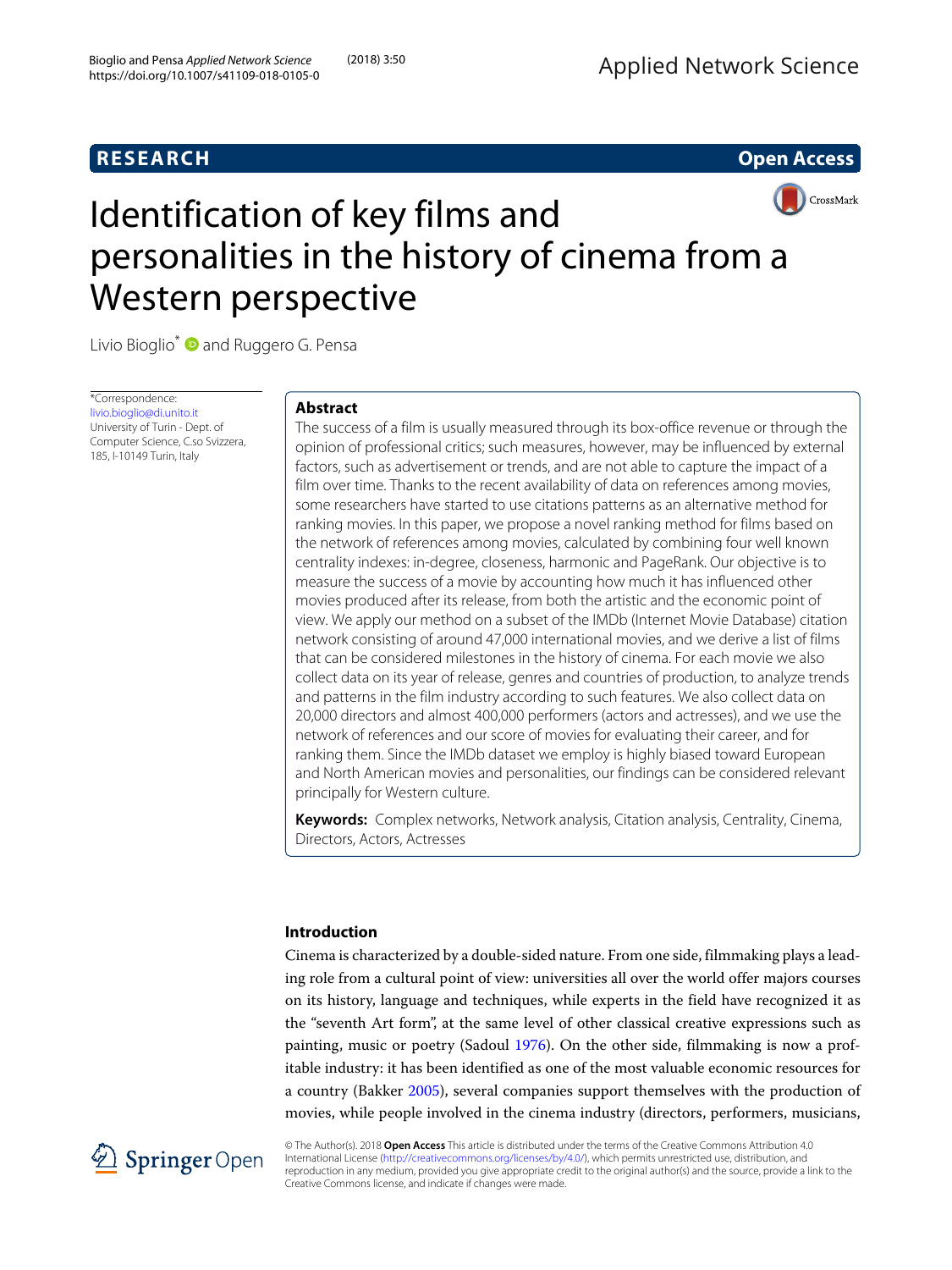special effects technicians) can become celebrities known worldwide for their performances. Cinema has also a recognized impact on other industrial and cultural sectors as well: for instance, its influence on tourists' choices (Bolan and Williams [2008\)](#page-21-1) has fostered sponsorship of movies from tourism promotion associations. Therefore, a movie can be seen both as a form of art and as a product to sell; because of this dual, and in many cases divergent, perception of cinema, the success and importance of a movie is usually determined by either commercial or artistic criteria. Economical evaluations are based on the so-called box office, that is the amount of money raised from tickets sold in theaters and in the home video market (sales and rentals). Such measure has the advantage to be objective: best movies are simply the ones that sell more, like any other product. However, it has been observed that the financial performance of a film is related not only to its quality, but also to other factors, such as advertising, marketing expenditures, production costs, presence of movie stars in the cast (Prag and Casavant [1994\)](#page-22-1), trends driven by word of mouth (Hennig-Thurau et al. [2015;](#page-22-2) Liu [2006\)](#page-22-3), or to be part of a bigger franchise or the sequel of a successful movie (Dhar et al. [2012\)](#page-22-4). In addition, such approach makes it difficult to compare movies of different ages, even when box office revenues are adjusted for inflation<sup>1</sup>, because these values may be inaccurate (Anderson et al. [2003\)](#page-21-2), and sales may be influenced by economic performances and price level of the period when the movie has been released (Pautz [2002\)](#page-22-5). Finally, the recent diffusion of video-on-demand technologies is changing the distribution of movies (Wasko [2011;](#page-22-6) Zhu [2001\)](#page-22-7), making the release on theaters less important for its success. On the other hand, artistic judgments are purely subjective, since they are delivered by professional critics that evaluate a movie from the aesthetic and technical points of view. Film critics are persons with recognized expertise in the field of cinema, but, as any other human being, they may be influenced by trends of the moment or ideologies. In addition, critics tends to focus their attention on the artistic merits of a film, acclaiming movies with distinctive aesthetic and high intellectual level, that result difficult to be appreciated by the majority of viewers, usually more interested in the entertainment aspect of cinema (Holbrook [2005\)](#page-22-8).

Summarizing, both common methods used for evaluating the success of films exhibit great limitations: for this reason, some researches have started to propose alternative techniques to tackle this problem. The most promising ones are based on the references that a movie receives from other ones released after it (Wasserman et al. [2015;](#page-22-9) Spitz and Horvát [2014;](#page-22-10) Wasserman et al. [2018;](#page-22-11) Canet et al. [2016\)](#page-21-3): the network of citations among movies is collected, and a success score for each movie is computed through graph centrality algorithms, or other techniques borrowed from Network Analysis. The key intuition behind these methods is that a successful movie — it does not matter whether for economic or artistic merits — will be probably known and referenced by some of the successive ones, for honoring it or for trying to reproduce its outstanding performance. Such analyses are made possible thanks to the availability of data about the citations patterns among movies: the best-known public platform for collecting such (and other) data on movies is IMDb (Internet Movie DataBase), an online database storing several information about films and tv shows.

In this paper, we firstly introduce a score that estimates the importance of movies in the history of cinema, then we use it to evaluate the career of directors, actors and actresses, by considering their participation in top-scoring movies. Our success score is based on the network of references among movies, and aims at identifying those films that have had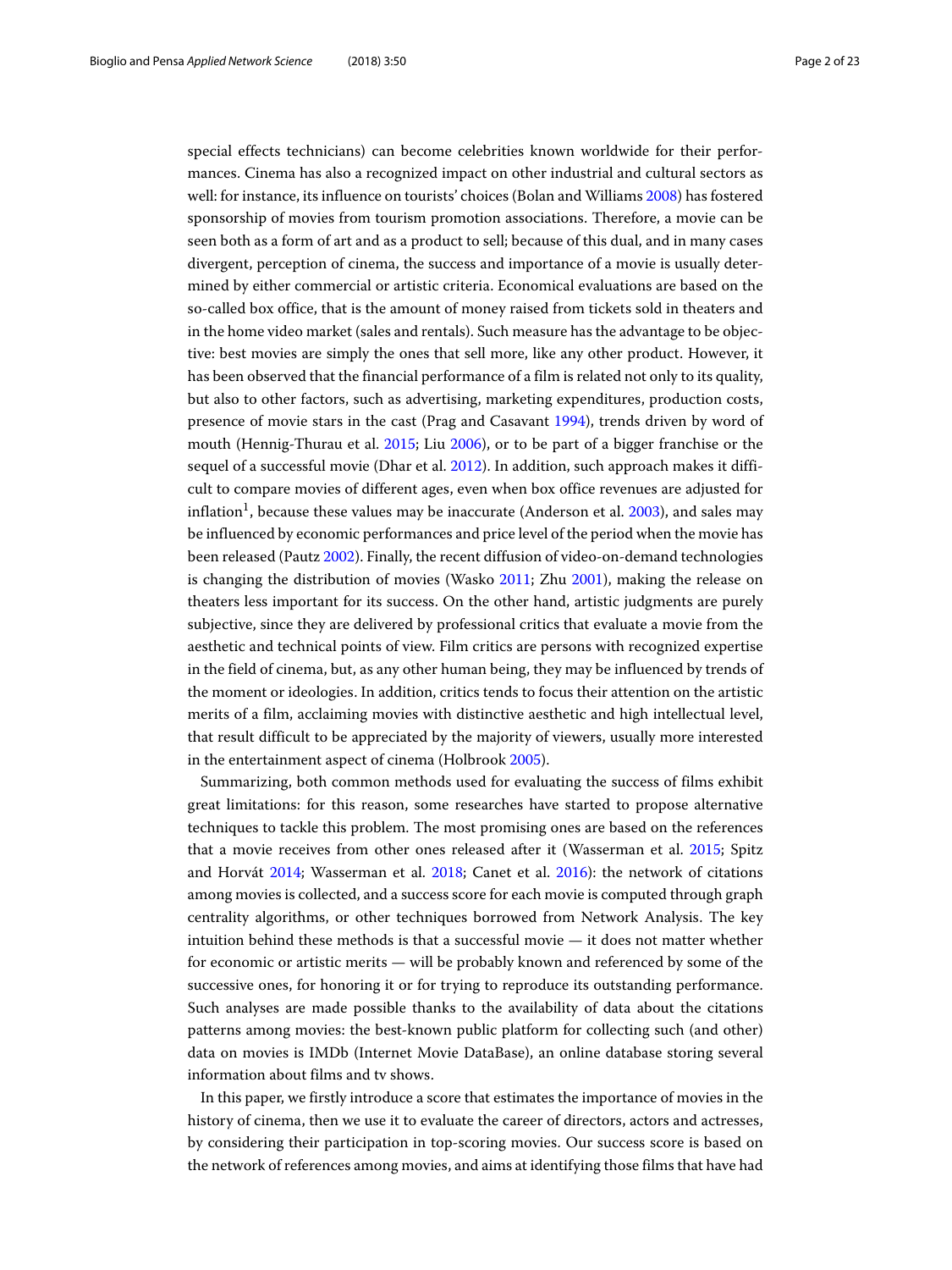a central influence in the field of cinema, and can be considered a source of inspiration for many others. It is composed by a combination of four well-established centrality scores for graphs: in-degree, closeness, harmonic and PageRank. Other researchers have already employed similar techniques (such as Wasserman et al. [\(2015\)](#page-22-9); Spitz and Horvát [\(2014\)](#page-22-10); Canet et al. [\(2016\)](#page-21-3)), but they selected different centrality scores for their measures: in ["Motivations"](#page-9-0) section we explain in details the motivations under our choice of these four specific centralities. The network of references we use for calculating our score has been inferred from the publicly available subset of IMDb: it is composed by more than 47,000 films produced in several countries from 1920 to 2010. We apply our technique on this network to compute a score of importance for each movie in dataset: this score is then used to obtain a global ranking of the most significant movies. It is worth noting that, since the dataset employed in this study is highly biased toward films produced in Western countries (European and North-American ones), our results can be considered relevant preeminently for Western culture. For each movie, we also collect data on its year of first release, genres and countries of production, and analyze the patterns that emerge in film industry according to these features.

Finally, we use the score of movies also for evaluating the career of key personalities in cinema industry, i.e., directors, actors and actresses. Our technique ranks personalities according to the number of appearances (for actors and actresses) and film directions (for filmmakers) in top-ranked movies (based on our score) she has collected during her career. This method is based on the assumption that the success of a movie is partially due to her participation, or that the good performance of a film had helped to boost her career. As for movies, the score calculated for each person is used to reveal a global ranking of the most significant personalities in the history of (Western) cinema; we also study other secondary rankings focused on films features that show interesting behaviors.

The remainder of the paper is organized as follows: ["Related works"](#page-2-0) section presents some related work; in ["Analysis of the dataset"](#page-4-0) section we introduce the data used in our analysis and report some statistics about them; ["Ranking method"](#page-8-0) section introduces our ranking method, and explains why we have chosen those particular centrality scores; we report the results of our analysis on films in ["Results of ranking"](#page-10-0) section and those concerning the study of directors and performers' careers in "Analysis of careers of directors, actors and actresses" section; finally, ["Conclusions"](#page-19-0) section provides some concluding remarks.

# <span id="page-2-0"></span>**Related works**

Network Science tools and techniques are widely used for quantifying the impact of works and individuals in a field. Significant resources for this task are represented by the networks of references between works and collaborations among personalities: for this reason, the fields where such features can be easily extracted have been extensively explored by both researchers and practitioners. In fact, thanks to the huge amount of publicly available data on citations between scientific papers, the majority of studies on this task concern scientific publications: such networks have been studied to analyze their structures (Sinatra et al. [2015\)](#page-22-12), to find innovation trends (Renoust et al. [2016;](#page-22-13) Bioglio et al. [2017\)](#page-21-4), and to quantify the impact of papers and authors (Kaur et al. [2015;](#page-22-14) Petersen et al. [2014\)](#page-22-15). The most known outcomes of this kind of research are the measures proposed to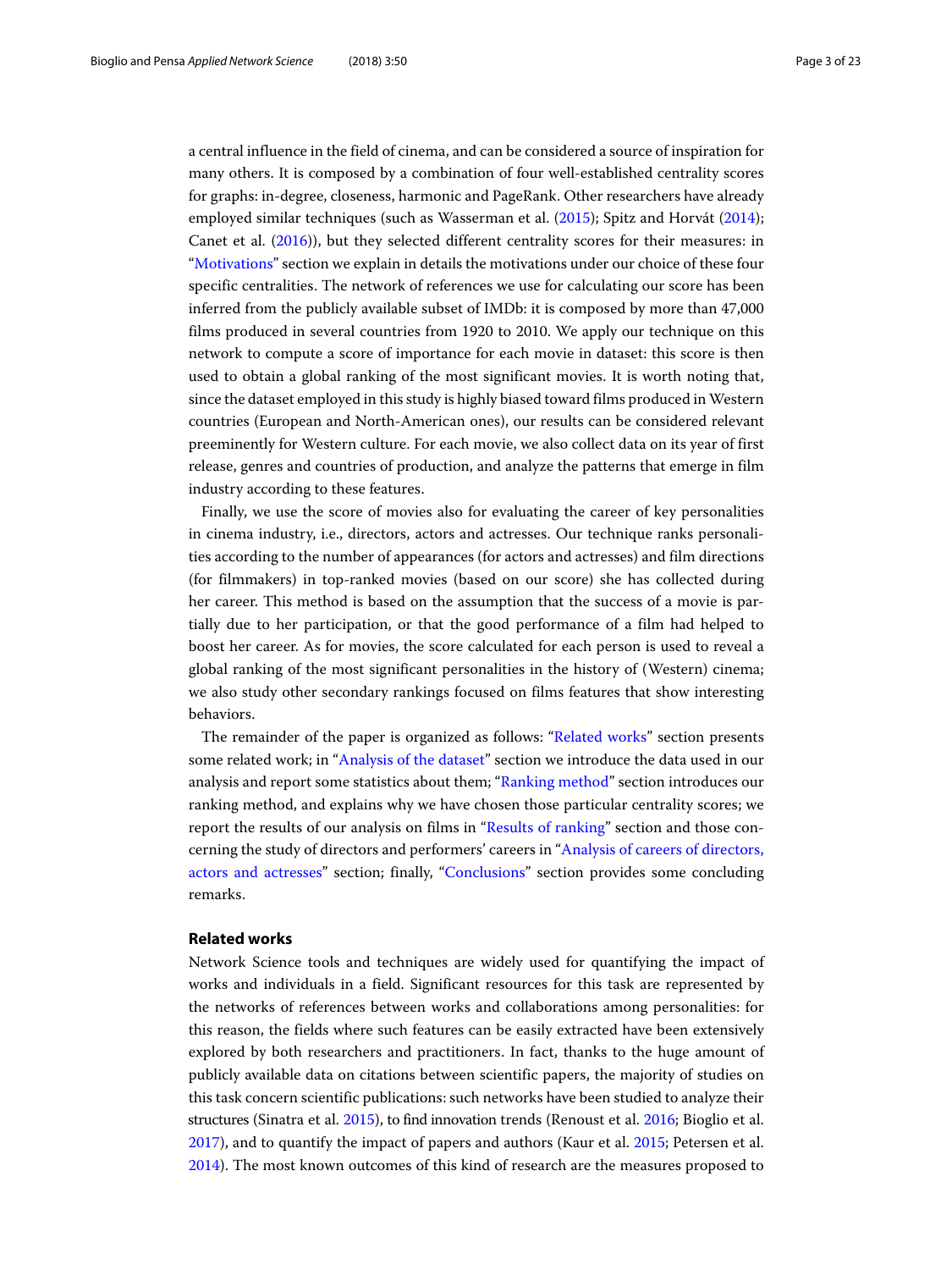estimate the scientific production, such as the highly diffused (and discussed) Hirsch's h-index (Hirsch [2005\)](#page-22-16).

# **Collaboration and citation networks in the arts domain**

In the artistic domain it is more difficult to construct a network of citations between individuals or works, because, contrary to scientific papers, influences are not explicitly reported in artistic products, as they must be inferred by human experts. For this reason, most research efforts have focused on analyzing collaboration networks instead of citation ones, in particular in the domains of music (Gleiser and Danon [2003;](#page-22-17) Park et al. [2007\)](#page-22-18), where collaborations are made explicit on records, and cinema (Barabási and Albert [1999;](#page-21-5) Eom et al. [2008;](#page-22-19) Gallos et al. [2013\)](#page-22-20), where collaborations can be easily inferred from movie credits. Nonetheless, some tentative has been done: in Elgammal and Saleh [\(2015\)](#page-22-21), the authors construct a creativity implication network of the visual art domain, using a computer vision algorithm produced for quantifying similarity between artworks. For cinema, the availability of the references network produced by IMDb users has fostered many researches on this topic, in particular with the aim of inferring the importance of a movie in the history of this art domain. In Wasserman et al. [\(2015\)](#page-22-9), the authors study the correlation between several metrics on movies (metacritic score<sup>2</sup>, IMDb rating, box office, number of citations received, and PageRank score) and the presence of movies in the United States Library of Congress's National Film Registry (NFR), the selection of films for preservation in the Library of Congress of United States, but their analysis are limited to movies produced in United States. In Canet et al. [\(2016\)](#page-21-3), the network of citations across movies supplied by IMDb is employed for studying the most inspiring movies and how their influence has evolved over the years. The authors found that the inspiration of recent movies comes predominantly from the ones produced in the 70's and 80's, with some films from classical periods that still have a huge influence. However, their ranking of the most influential movies is rather straightforward, being simply the number of citations received.

# **Analysis of career and success**

Many researches that propose measures to quantify the influence of works and individuals base their analysis on the number of references only: the more incoming citations a work (or a scientist) receives, the more impactful it is (Garfield [1955\)](#page-22-22). In Sinatra et al. [\(2016\)](#page-22-23), the authors use citation metrics for analyzing the career of award winning scientists, finding that highest-impact works in scientists' career are randomly distributed within their entire career, i.e. the highest-impact papers of researchers can be published, with the same probability, in any moment of their research life.

Despite the fact that there are several research efforts aimed at determining the most important works or personalities in sciences, few efforts have been done for extending the studies to other domains, probably because of the lack of data. As regards the arts domain, in literature we can found only few applications of network science for evaluating the career of artists: in Vedres [\(2017\)](#page-22-24), data on collaborations between jazz musicians on records are employed for predicting innovation and success, while in the field of Cinema the career of actors and actresses have been only studied for understanding their impact in the success of a film (Wallace et al. [1993\)](#page-22-25). Other studies have addressed the problem of gender inequality in the career of actors and actresses (Simonton [2004;](#page-22-26) Taylor et al. [2012\)](#page-22-27).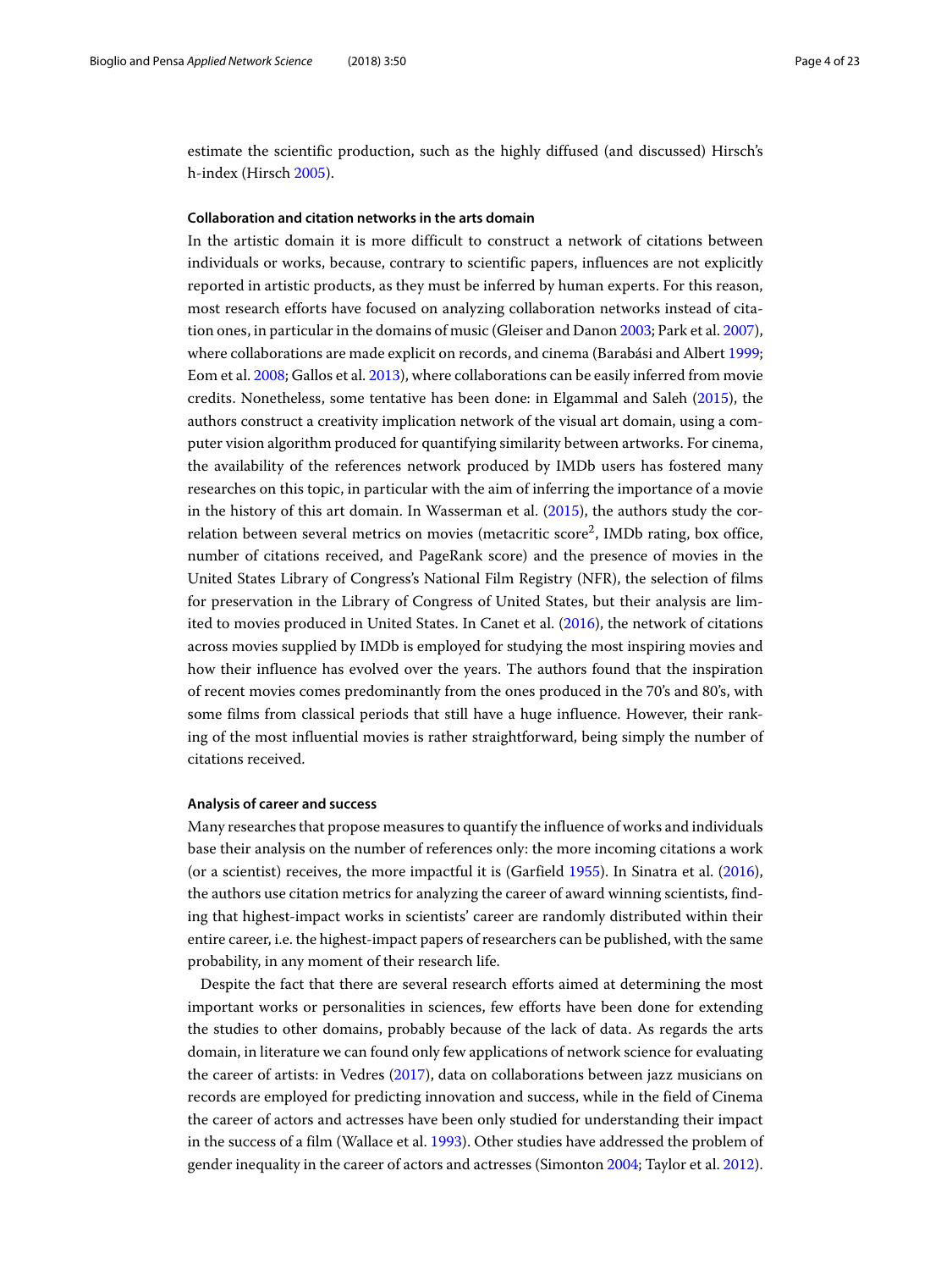In recent times, some researchers began to use metrics defined in a more complex way than the simple number of incoming arcs for determining the importance of nodes in a network of references. The authors of Spitz and Horvát [\(2014\)](#page-22-10), for instance, use data made available by IMDb, in particular the network of references, for calculating an influence score for movies by means of a combination of several centrality metrics for graphs. Such metrics however highly takes into consideration the temporal distance between citations, emphasizing the impact of ancient movies on modern ones. In Zakhlebin and Horvát [\(2018\)](#page-22-28), the authors investigate how top ranked items obtained from several centrality indexes may differ from expert opinions and popularity in different domains, findings substantial differences between the areas in terms of predictability of success as well as in determining which index is the best predictor.

# **Relations and differences with authors' previous work**

The present paper is an extension of the analysis we proposed in Bioglio and Pensa [\(2018\)](#page-21-6). In our previous paper, we presented our method for ranking movies and we applied it on IMDb dataset, discussing the relevance of movies in the global ranking; we also studied the ranking of movies labeled with certain tags, such as a genre or a country of production, interpreting the result. Here we briefly present the results of the same method, but applied on the IMDb dataset purged of movies labeled as "adult" or "short", because the former is weakly related to the other genres (with its own industry and "appreciators"), and we focus on full-length and medium-length movies only. In addition, here we propose a different analysis of the tags associated to movies and, above all, we introduce a new technique for evaluating the career of personalities involved in film production: such technique is strongly linked to the rank of movies obtained from our score, because it considers only persons involved in top-ranked productions.

## <span id="page-4-0"></span>**Analysis of the dataset**

IMDb is an online database of movies and TV series, featuring metadata such as year, country, genre, cast, production crew, budget, box office revenue, and so on. As of April 2018, IMDb includes information on more than 4 million titles (including episodes of TV series) and 8 million personalities (cast or crew)<sup>3</sup>. The site allows users to register and to expand the database in a collaborative way, by submitting new material, editing existing information and rating movies stored in the database.

Registered users can also record references between entries, choosing among several kinds of relationships, from remakes to acknowledged source of inspiration: such data on connections between movies are the core of our method.

For our analyses, we use data extracted from a subset of the entire IMDb database, made available by the website for research and non-commercial use<sup>4</sup>. For each movie, we collect its title, year of release, countries of production, genres, references, directors and crew (only actors and actresses), removing all movies not involved in a reference connection, i.e. that neither references nor are referenced, and all movies labeled with genres "short" (to study only full-length and medium-length films) and "adult": this filtering procedure is the main difference on the ranking method with respect to the dataset employed in our previous analysis (Bioglio and Pensa [2018\)](#page-21-6). Some basic statistics on the filtered dataset are summarized in Table [1.](#page-5-0)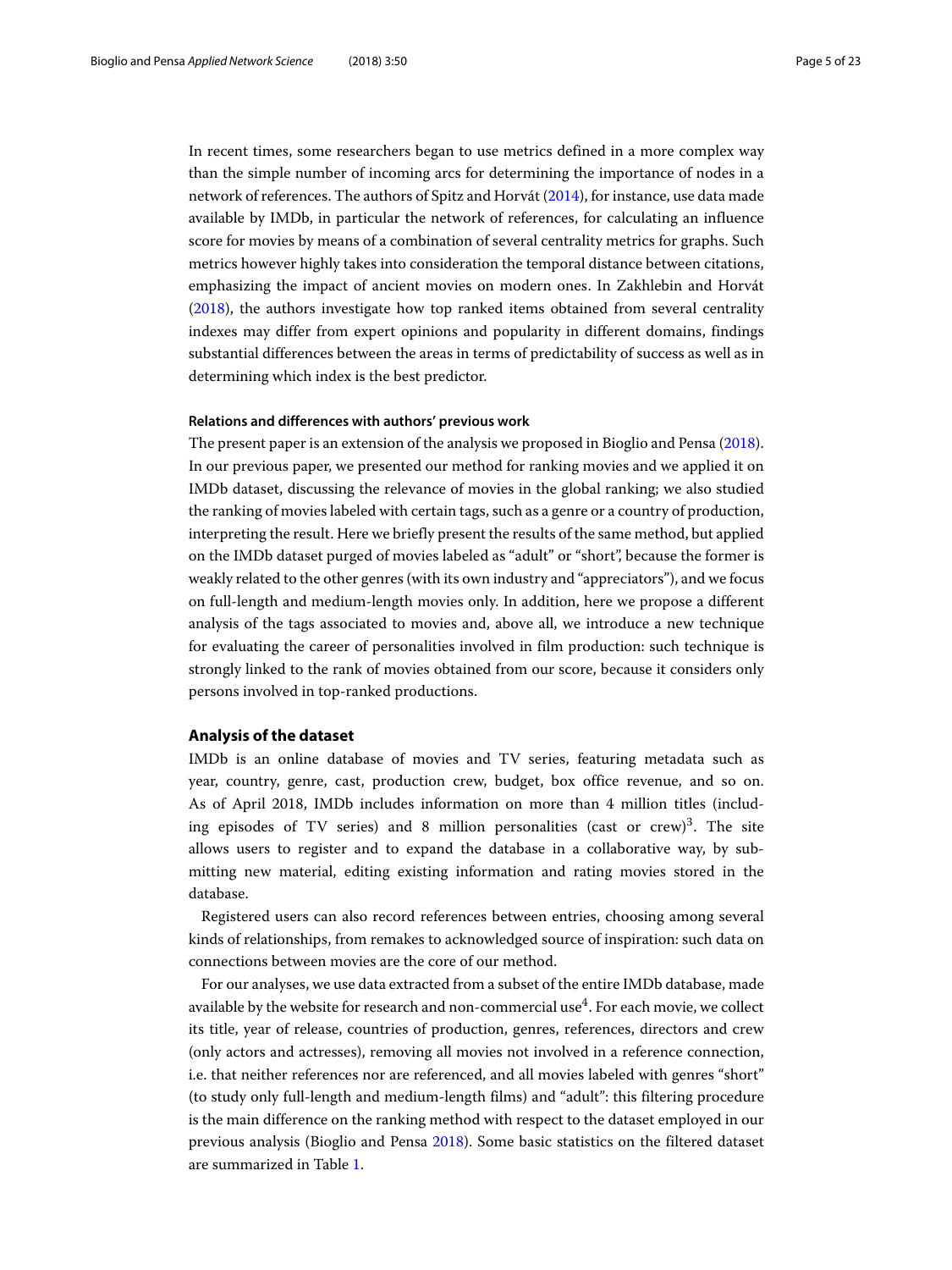|                  | Number of single entities | Number of connections with movies |
|------------------|---------------------------|-----------------------------------|
| Movies           | 47,266                    | 129,657                           |
| Genres           | 26                        | 108,093                           |
| Countries        | 157                       | 59,822                            |
| <b>Directors</b> | 22,100                    | 55,502                            |
| Actors           | 255,280                   | 558,631                           |
| Actresses        | 143.771                   | 265.954                           |

<span id="page-5-0"></span>**Table 1** Some basic statistics about the dataset of films used for the analysis

For each entity, the number single occurrences and the number of connections it creates with movies are reported

The distributions of years of first release (aggregated by decades), genres and countries of movies in dataset are reported in Fig. [1.](#page-5-1) We observe that the dataset contains data on releases in a range from the last years of Nineteenth century, when cinema has born, to the early years of 2020, as it also includes some movies already announced as in production, such as sequels of famous franchises. The number of films increases over the years (Fig. [1](#page-5-1)[c\)](#page-5-2), both because the industry of cinema has growth through the ages, and because users of IMDb could be more interested in adding information about brand new releases with respect to older ones. Many movies have been labeled with only one or two genres (Fig. [1](#page-5-1)[a\)](#page-5-2): the most employed one is "drama", followed by "comedy": with respect to our previous analysis in (Bioglio and Pensa [2018\)](#page-21-6) the number of movies labeled with the latter has greatly reduced, suggesting that a huge number of "short" movies,

<span id="page-5-2"></span><span id="page-5-1"></span>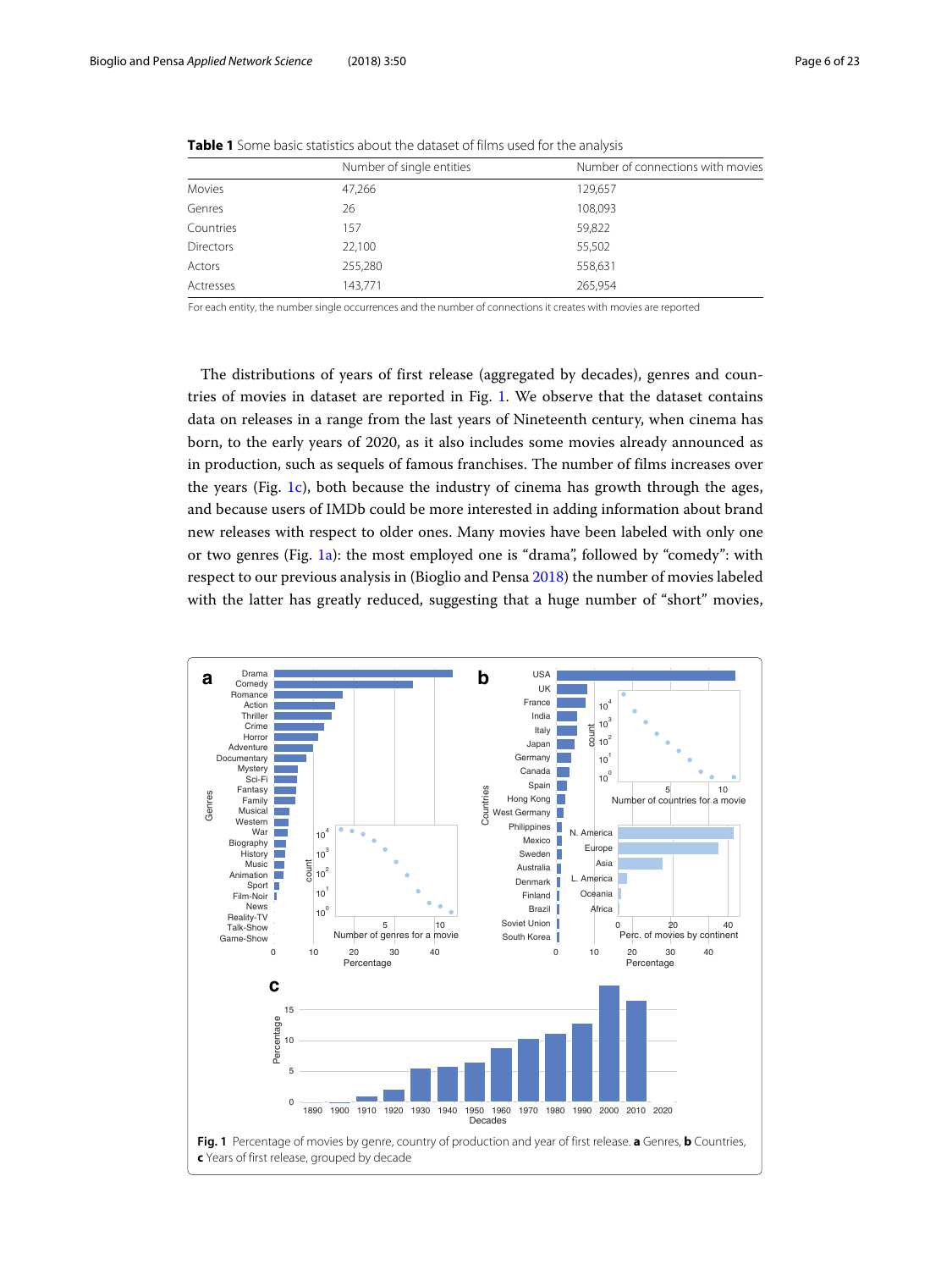removed from the dataset, were also labeled as "comedy". Finally, around 90% of movies have been produced in only one country, and United States lead the ranking as the country with the largest film production over time (Fig. [1](#page-5-1)[b\)](#page-5-2): almost half of the movies in dataset have been produced there, while no one of the other countries is able to reach the 10% of entries. This result is probably affected by the fact that IMDb's website is in English and is owned by an American company, but it leads to an important consideration: movies and references contained in the dataset are significant for an American audience. If we group the productivity by continent instead of country (Fig.  $1c$  $1c$ ) we notice that also Europe can compete with United States in terms of movie production: then we can suppose that the dataset includes also movies significant for an European audience. Since the dataset is highly biased toward European and North American productions, we can consider the analysis contained in this paper as relevant principally for Western countries.

We continue on analyzing the dataset by studying the relationships emerging between tags of the same item (country of production, year of release and genre): Fig. [2](#page-7-0) graphically summarizes the relations found in genres and countries (also grouped by continents). It is worth noting that each movie can be labeled with more than one tag for a single item (for example, it can belong to multiple genres), then rows of heatmaps in Fig. [2](#page-7-0) sum to values bigger than one. We start by analyzing the co-occurence between tags of the same item (Fig. [2](#page-7-0)[a,](#page-7-1) [d,](#page-7-1) [g\)](#page-7-1), that is the number of times the tag on *y*-axis and the one on *x*-axis label the same movie, divided by the total number of movies labeled with the tag on *y*-axis; values on diagonal represents the fraction of times the tag is the unique one for a movie. Co-occurrence of countries (Fig.  $2g$  $2g$ ) is particularly relevant, because it counts the density of co-productions between two nations, and then we can consider it as a sort of index of collaborations between them. India, Soviet Union, Philippines, United States and Japan tend to produce movies without the collaboration of other countries, while other nations seem less independent: we can observe strong collaborations between European countries, in particular between Belgium and France (probably due to the common language and frequent cultural exchanges, also noticeable in other arts, such as in music); between France, Spain and Italy; among countries in Scandinavia. A strong collaboration between China and Hong Kong emerges as well. When we broaden the look to continents (Fig. [2](#page-7-0)[d\)](#page-7-1), internal collaborations (on diagonal) still stand out, but it also emerges a significant collaboration between African and European countries.

As far as genres are concerned, "drama" movies are related to many tags that suggest a dramatic plot, such as "war", "crime" and "thriller", but also to some surprising ones: for example there are more romantic movies that are also labeled as dramatic than comedic, while most movies dealing with historical facts (the ones labeled as "biography" or "history") describe dramatic events. On the other hand, the tags showing less co-occurrences with other ones are "documentary", that presents (presumably) objective facts hardly connected with other tags more suited for fiction, and "western", that probably exhibits peculiar features not in common with other genres.

As an example of different kind of relationship involving pairs of tags of the same category, we also study the references between them, i.e., the number of times a movie labeled with a tag, on the *y*-axis, references (resp. is referenced by) another movie with a tag on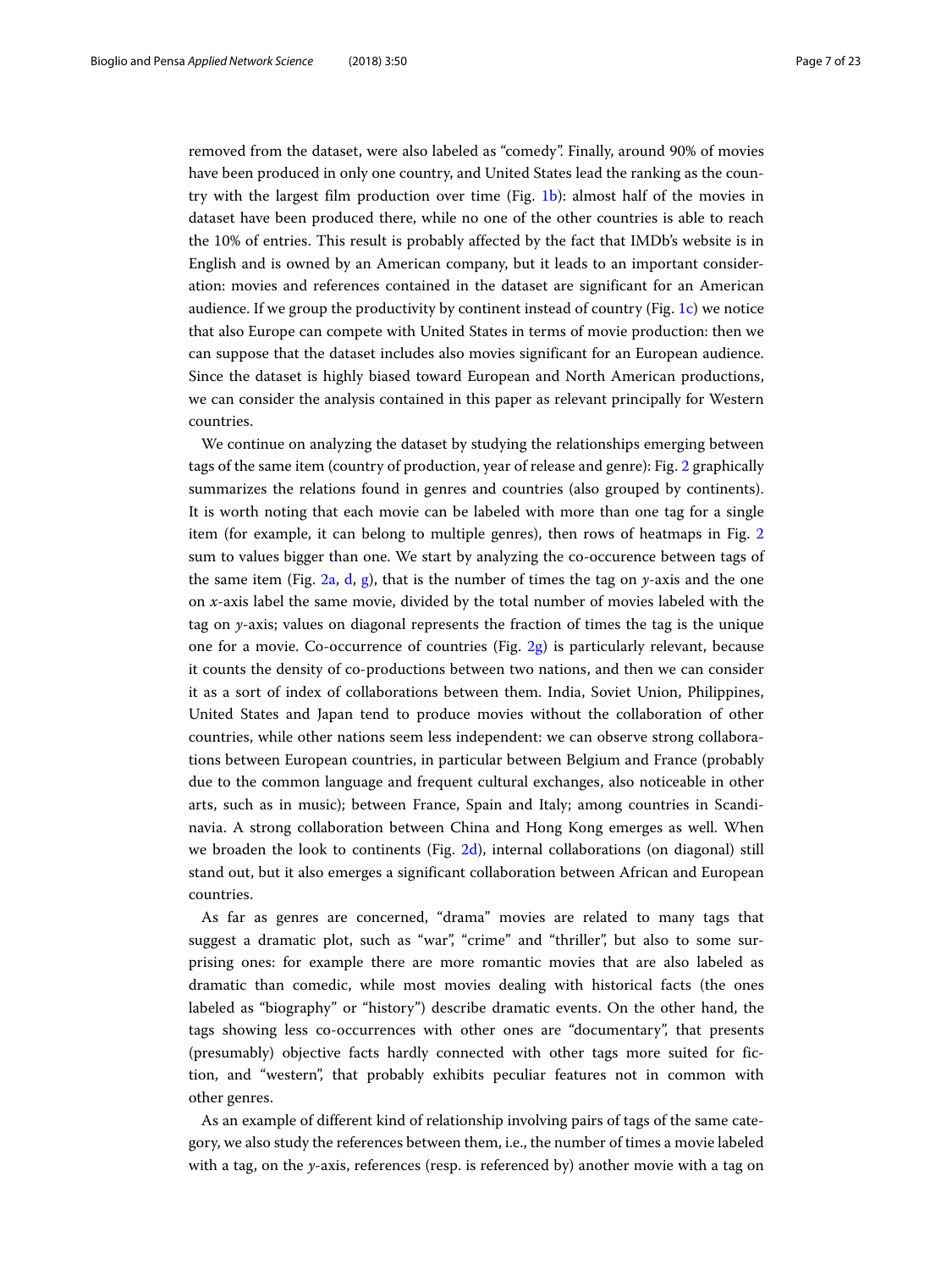

<span id="page-7-1"></span><span id="page-7-0"></span>item, rows sum to values bigger than one

the *x*-axis, divided by the total number of movies labeled with the tag on the *y*-axis that makes (resp. receives) at least one reference. Such relationship is showed for genres in Fig. [2](#page-7-0)[b](#page-7-1) (resp. Fig. [2](#page-7-0)[c\)](#page-7-1), for continents in Fig. [2](#page-7-0)[e](#page-7-1) (resp. Fig. [2](#page-7-0)[f\)](#page-7-1), for countries in Fig. [2](#page-7-0)[h](#page-7-1) (resp. Fig. [2](#page-7-0)[i\)](#page-7-1). When referred to countries, such value indicates a sort of cultural bias that one nation has w.r.t. the other one. Almost every country references films produced in United States: such observation shows the worldwide diffusion of American movies, as well as their cultural and economical dominance in the last century, but on the other hand is another partial evidence of the bias of data, that is even more visible at continental level (Fig. [2](#page-7-0)[e\)](#page-7-1). We also notice that the pairs of countries with a significant co-occurrence also exhibit a relationship in terms of references. When we analyze the countries that are referenced by the other ones we notice that Australian movies are quite influential for United States, and while India and Japan are influenced in the same way from United States, the latter are subject to a moderate influence from Japanese production, while Indian movies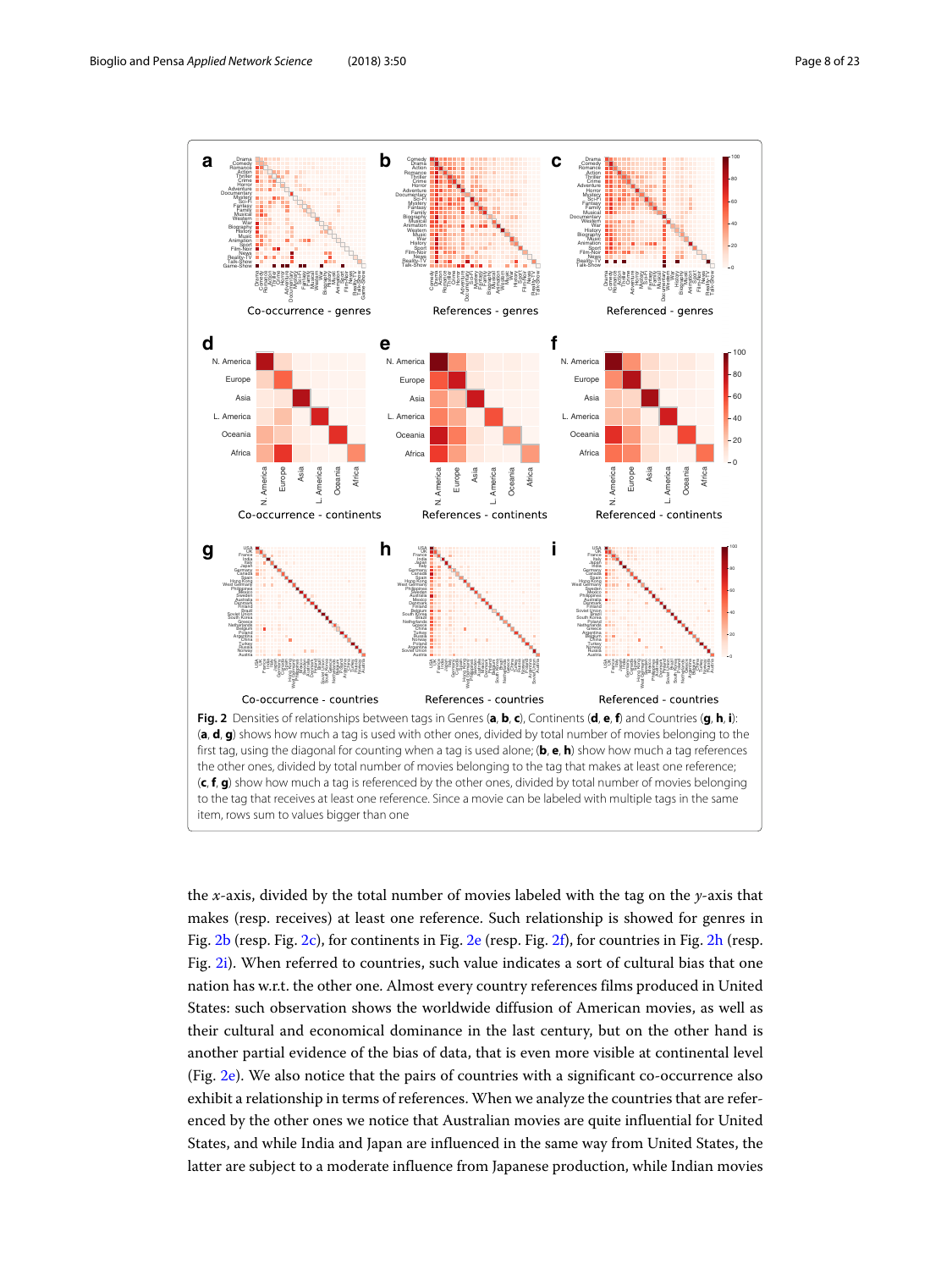tends to be less influential outside their national borders. When we move our focus on genres, we observe that movies labeled as "drama", "horror", "sci-fi" and "western" mostly tend to reference other films of the same genre, while the genre that is less referenced by other ones is "documentary"; such behavior is even more highlighted if we look at the references received by other movies, where we can also notice that movies labeled as "animation", "horror" and, quite surprisingly, "comedy" are principally referenced by films of the same genre.

# <span id="page-8-0"></span>**Ranking method**

In this section we briefly introduce how our score for movies is calculated, and we justify our choice of the four centrality scores it considers.

We model networks as graphs  $G = (V, E)$ , consisting in a set of nodes V and a set of edges *E* connecting the nodes. We consider only directed networks, where the set of edges *E* contains ordered pairs of nodes  $(u, v)$ :  $u, v \in V$  representing a connection that goes from node  $u$  to  $v$ .  $N(v)$  denotes the set of in-neighbors of node  $v$ , more formally  $N(v) = \{u \in V : (u, v) \in E\}$ , while  $O(v)$  denotes the set of out-neighbors of node  $v$ , that is  $O(v) = \{u \in V : (v, u) \in E\}$ . A path between nodes  $v_0$  and  $v_n$  is defined as  $P(v_0, v_n) = v_0, v_1, ..., v_n$ , i.e. a sequence of nodes such that  $\forall v_i \in P(v_0, v_n), v_i \in V$  and  $(v_i, v_{i+1})$  ∈ *E* for 0 ≤ *i* < *n*. The distance  $d(v, u)$  between two nodes  $v, u \in V$  is calculated as the length of the shortest path from  $\nu$  to  $\mu$ ; if  $\mu$  can not be reached from  $\nu$  the distance is  $\infty$ .

As in Bioglio and Pensa [\(2018\)](#page-21-6), we use IMDb data on references between films for calculating a score of each movie, based on how much it has been referenced by other movies released after its production: the idea is that a reference made to another movie is a sort of clue left by some member of the crew, suggesting that the referenced film has influenced him or her in some way. In order to calculate our ranking, we construct a references network  $G = (V, E)$ , where nodes V are films, and there exists a directed edge  $(u, v) \in E$ between two nodes *u* and *v* if the first one makes a reference to the second one.

The score of a movie is calculated by combining four different centrality scores: indegree, closeness, harmonic and PageRank centrality. The in-degree centrality of a given node  $\nu$  is simply the number of incoming edges:

$$
I(\nu) = N(\nu)
$$

Closeness centrality (Bavelas [1950\)](#page-21-7) is calculated as the sum of the length of the shortest paths between a given node and all other nodes in the graph:

$$
C(v) = \frac{1}{\sum_{u \in V, d(u,v) \neq \infty} d(u,v)}
$$

Harmonic centrality (Dekker [2005;](#page-22-29) Rochat [2009\)](#page-22-30) for a node *v* is the sum of the reciprocal of shortest path distances from all other nodes to *v*, more formally:

$$
H(v) = \sum_{u \in V, d(u,v) \neq \infty} \frac{1}{d(u,v)}
$$

Finally, PageRank centrality (Brin and Page [1998\)](#page-21-8) is based on left dominant eigenvector, counting the number of possible ways any other node can reach the node under study. It is a well-known measure because is one of the many factors used by Google search engine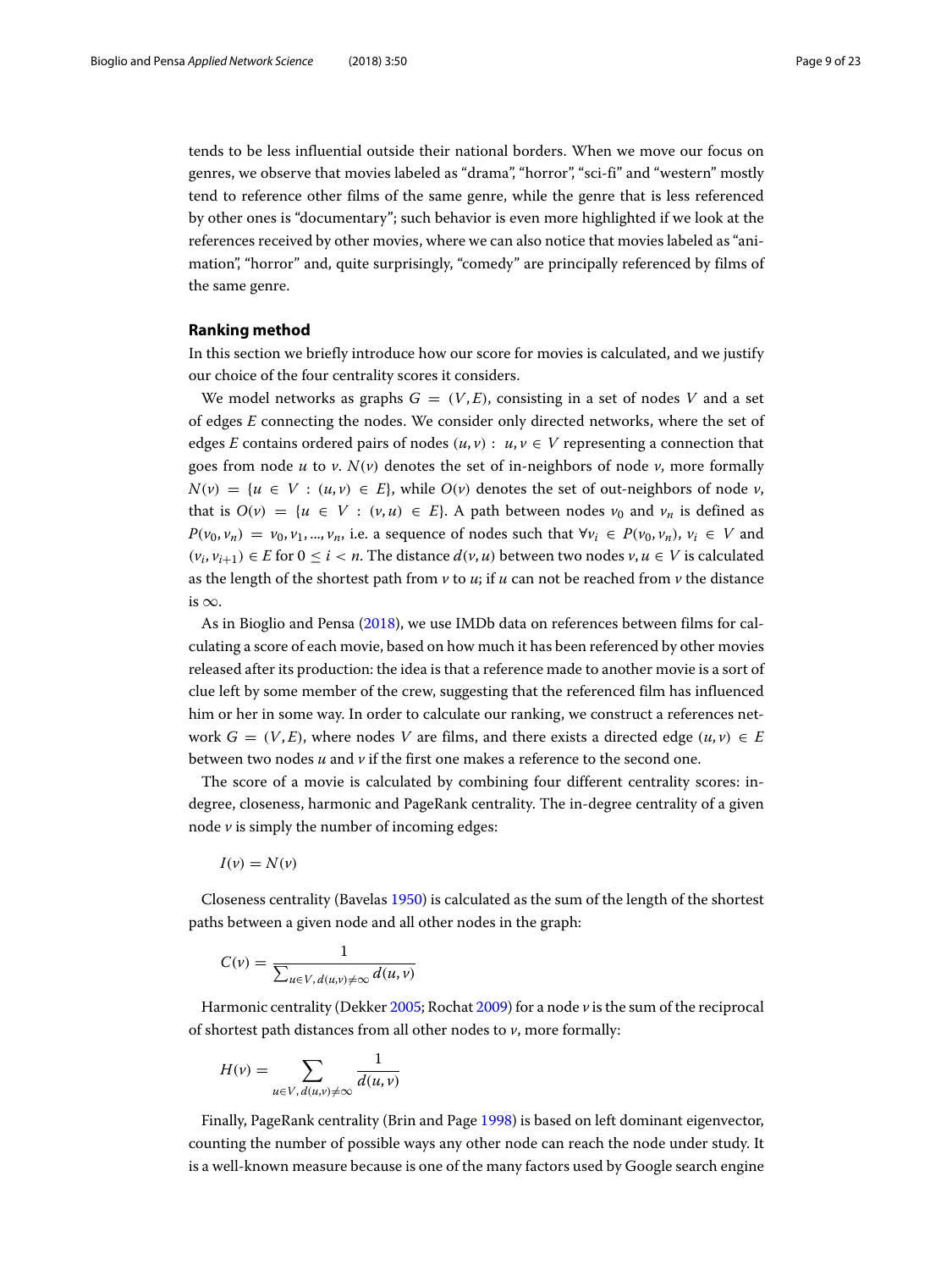to determine the ranking of web pages as they appear in a search result. For a given node *v* its PageRank score is defined as:

$$
P(v) = d\mathbf{a}_v P(v) + \frac{(1-d)}{n}
$$

where  $d = [0, 1]$  is the damping factor (the  $1 - d$  quantity is also known as restart probability), and  $a_v = [a_{1v}, \ldots, a_{nv}]$  is a vector such that each element  $a_{iv} = 1/|O(u)|$  if there exists a directed edge  $(v_i, v)$  ( $a_{iv} = 0$  otherwise). For more details on centrality and centrality scores in graphs see (Boldi and Vigna [2014\)](#page-21-9).

Each one of these centrality scores is calculated singularly, and normalized, obtaining a value between 0 and 1: our score is the weighted sum of these scores, where each one has the same weight of 0.25.

The calculation of centrality scores has been performed by means of Python scripts<sup>5</sup>, using the networkx library<sup>6</sup> (Hagberg et al. [2008\)](#page-22-31).

# <span id="page-9-0"></span>**Motivations**

For the composition of our score, we have selected in-degree, closeness, harmonic and PageRank centralities because they best model our idea of importance for a movie in terms of influence, letting us to detect the pieces that had been an inspiring role in cinema. In-degree centrality takes into account the number of references received by a movie: it can be considered as the simplest measure of influence, because a movie that has played a relevant role in cinema should be highly referenced in the field, as happens for scientific publications. Both closeness and harmonic centralities quantify, in a slightly different way, the distance from a node to all the other ones: movies with high score on these measures are highly referenced by movies that are, in turn, highly referenced. For this reason these measures give an additional information with respect to in-degree centrality, detecting films that inspire other important ones, and for this reason have had an high influential role in the history of cinema. PageRank goes a step further: it counts a weighted number of references received by a movie, where the weight of a link is related to the number of references received by the incoming node. In this way, it rewards movies that are referenced by important (in terms of references received) movies. Summarizing, each of these scores evaluates a different concept of centrality, and each one is important for detecting influential movies: for this reason, we decided to use in our score a combination of all of them, weighted in the same way.

On the other hand, we decided to exclude from our method the path-based scores, like betweenness centrality, because they measure influence of nodes in terms of communication: a node with high betweenness score has an important role over information passing between other nodes, and its removal can disrupt communication paths inside the network, because it quantifies the number of times a node acts as a bridge along the shortest path between two other nodes. In this case, betweenness centrality can identify movies that have had an important role in diffusing ideas and trends, but in our score we are not interested in this kind of dynamics. In addition, such measure would reward movies released in intermediate ages, since they are likely to have both many movies to reference and to be referenced by. As a partial evidence of this behavior, Fig. [3](#page-10-1)[a](#page-10-2) shows the year of release of the top 200 movies according to our score, to the four centrality scores we use and to betweenness centrality: it highlights a high bias of the latter score toward movies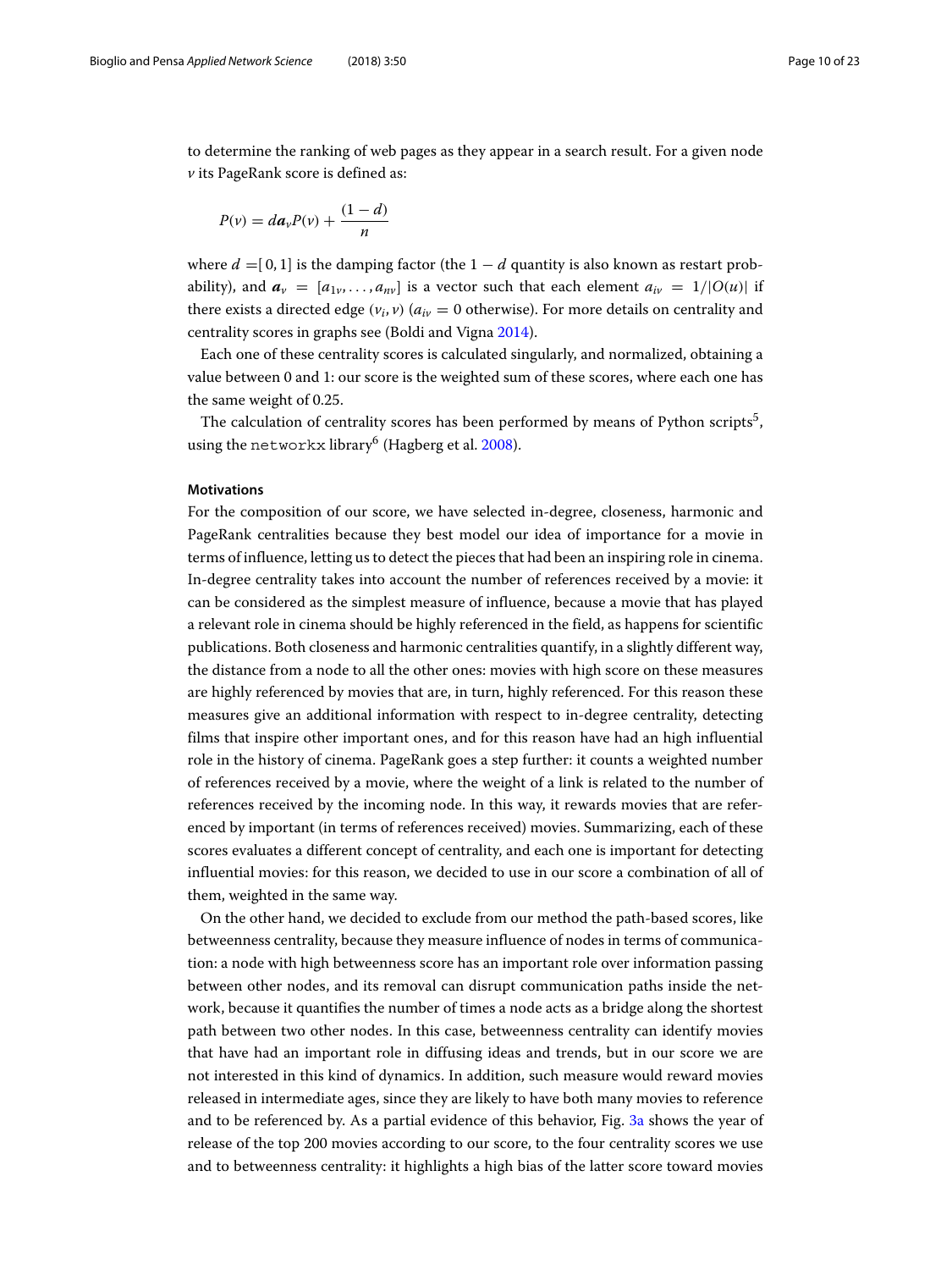

<span id="page-10-2"></span><span id="page-10-1"></span>released after the 80's, while the other ones reward films released between the 40's and the 70's, with unique distributions (except for closeness and harmonic centralities, that show very similar distributions). In addition, Fig. [3](#page-10-1)[b](#page-10-2) reports the percentage of movies in common between the top 200 films as determined by the two centrality measures: we observe that betweenness shows a very low relationship with the other scores, because of its bias to more modern movies, with the sole exception of in-degree. From the same figure we can also notice that closeness and harmonic measures lead to very similar lists of top movies, but there still exist some differences between them. Top ranked movies according to betweenness could surely be interesting, but they are far from meeting the objective of our study, whose aim is to focus on milestones pieces in terms of influence and inspiration, then we decided not to include it, as well as other path-based measures, in our score.

# <span id="page-10-0"></span>**Results of ranking**

In this section, we present and comment the results of our ranking method applied to two networks of references: the one among movies described in ["Analysis of the dataset"](#page-4-0) section, and the one among directors, obtained by joining the network in "Analysis of the dataset" section with data about film directions collected from IMDb.

# **Ranking of movies**

Even after excluding two genres ("adult" and "short", as described in "Analysis of the dataset" section) from the dataset, the top 20 movies, reported in Table [2,](#page-11-0) are the same previously discovered in (Bioglio and Pensa [2018\)](#page-21-6), even if some title is in a slight different position. As expected from the distribution of movies according to their country of production in Fig. [1](#page-5-1)[b,](#page-5-2) most movies in the list have been produced in the United States, and the few produced outside such country have been released in the early years of cinema. Interestingly, all the movies in this list have been released before the 80's, and most of them even before the 40's: such a result is not completely surprising, because our score measures the influence of movies in history, then classical films, representing the first steps and experimentations in cinematic arts, have more probability of having influenced the following ones.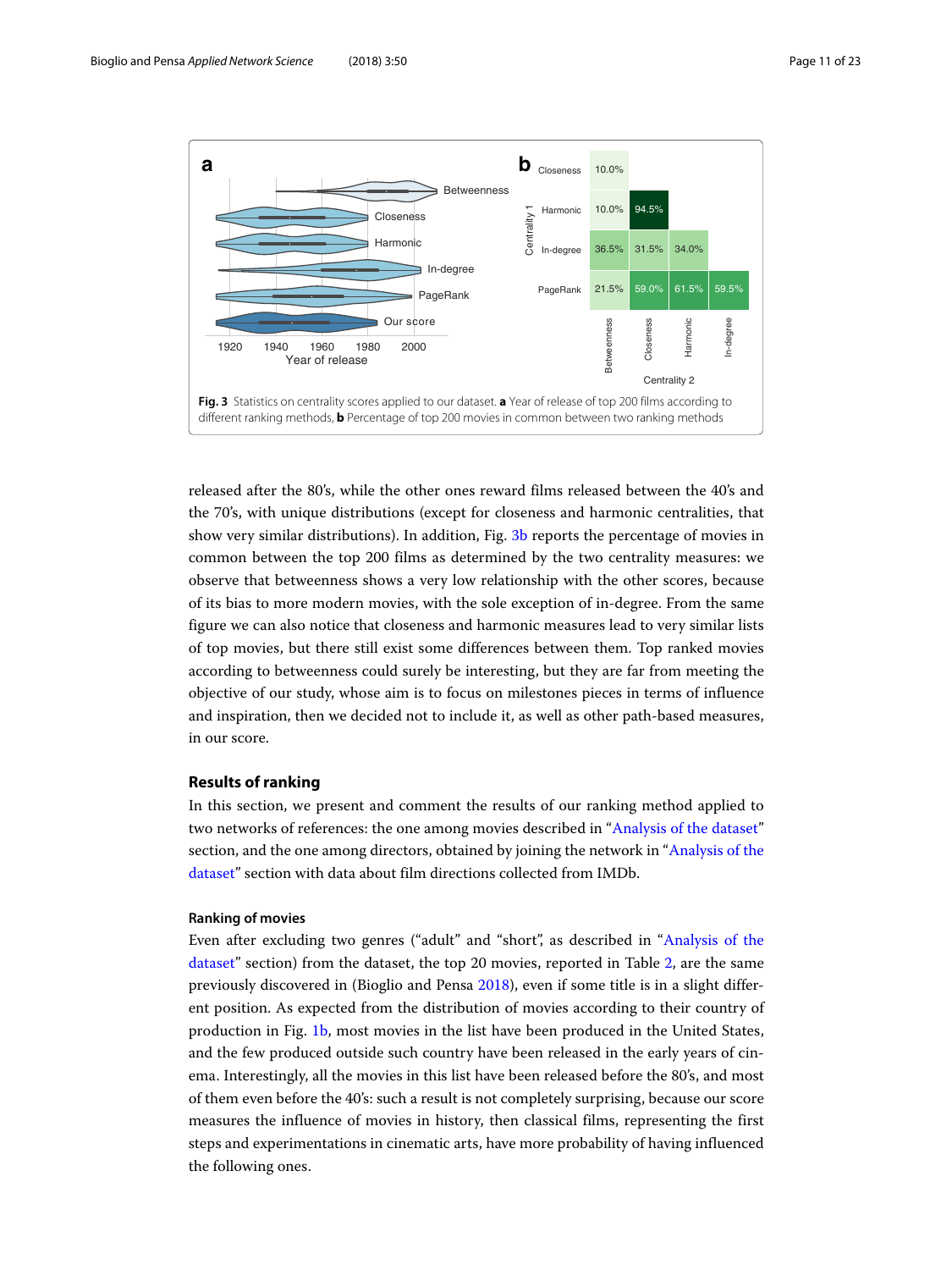| Rank           | Title                                  | Rank | Title                            |
|----------------|----------------------------------------|------|----------------------------------|
|                | The Wizard of Oz (1939)                | 11   | Casablanca (1942)                |
| $\mathcal{P}$  | Star Wars (1977)                       | 12   | Dracula (1931)                   |
| 3              | Psycho (1960)                          | 13   | The Godfather (1972)             |
| $\overline{4}$ | King Kong (1933)                       | 14   | Jaws (1975)                      |
| -5             | 2001: A Space Odyssey (1968)           | 15   | Nosferatu, eine Symphonie (1922) |
| 6              | Metropolis (1927)                      | 16   | The Searchers (1956)             |
| 7              | Citizen Kane (1941)                    | 17   | Cabiria (1914)                   |
| 8              | The Birth of a Nation (1915)           | 18   | Dr. Strangelove or: How I(1964)  |
| 9              | Frankenstein (1931)                    | 19   | Gone with the Wind (1939)        |
| 10             | Snow White and the Seven Dwarfs (1937) | 20   | Bronenosets Potemkin (1925)      |

<span id="page-11-0"></span>**Table 2** Top 20 movies by influence centrality

If we analyze the performances of single countries, focusing on the average ranking of top 10 movies produced in each nation (Fig. [4](#page-11-1)[a\)](#page-11-2), the United States lead the rank, followed by several European and North American countries: the only non-Western nation in this list is Japan. If we look at the year of release of top 10 movies produced in each country, we observe two kinds of pattern: some countries have produced influential movies for a widespread period of time, like the United States, the Soviet Union, the United Kingdom and Australia, while other ones exhibit a clear peak during a small range of years, like Germany, Italy, Sweden and Hong Kong. A curious exception is France, that shows two peaks of influence, in the 40's and 60's. It is also worth noting that Asian movies, with the only exception of Japanese ones, tends to become relevant later than those produced in Western countries, and their global rank is low.

To validate our findings, we select the top 25 movies produced in the United States according to our ranking, and we count how many of them belong to two lists of significant movies established by experts. We found that 84% of movies belong to the United States Library of Congress's National Film Registry<sup>7</sup> (NFR), that contains 703 movies produced in the United States that are "culturally, historically, or aesthetically significant", while 76% of them is included in the 122 best American movies determined by the American Film Institute (AFI).8

<span id="page-11-2"></span><span id="page-11-1"></span>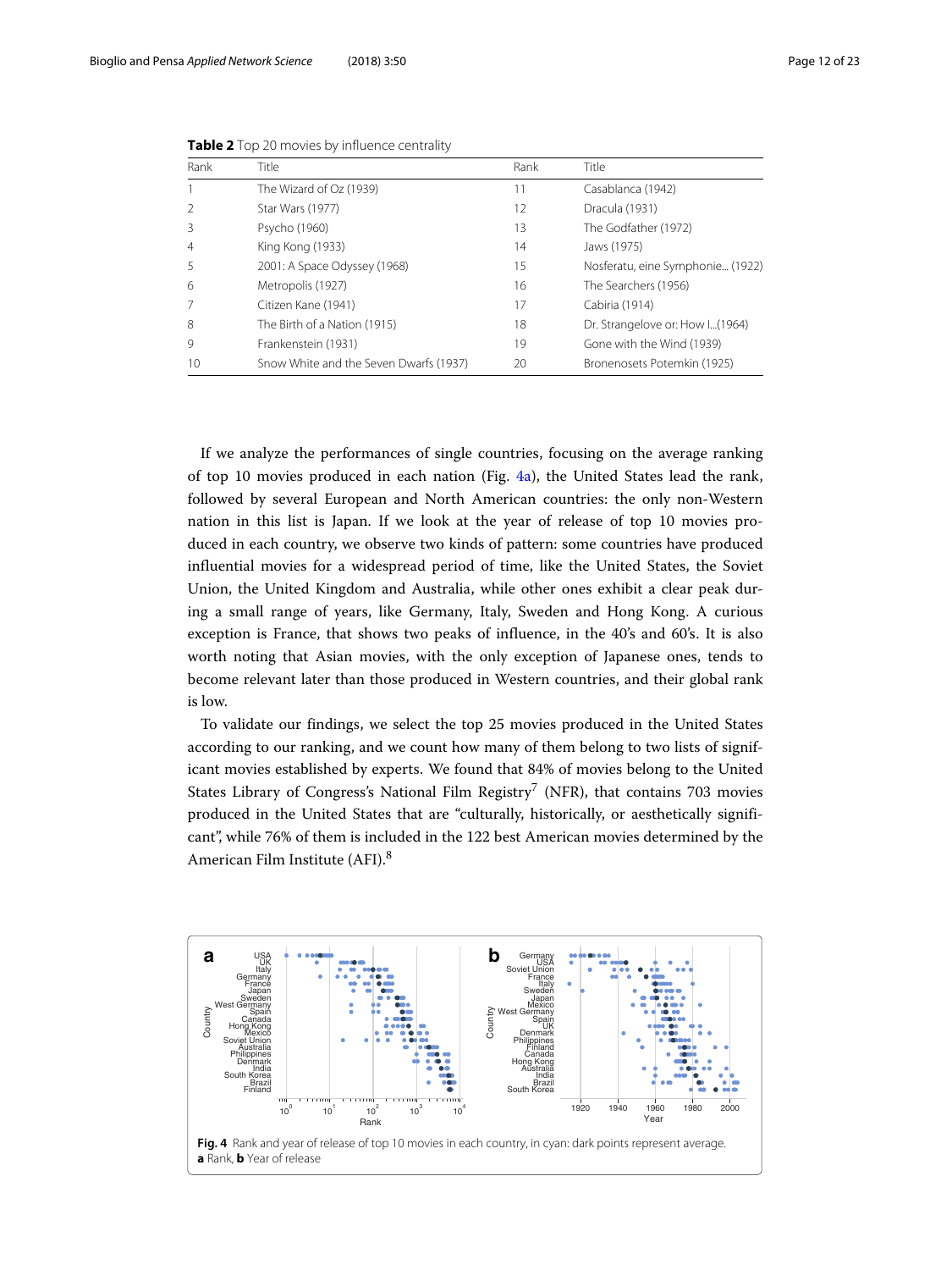# **Ranking of directors**

In addition to our previous analysis in Bioglio and Pensa [\(2018\)](#page-21-6), here we also employ the references between movies for calculating an inference score for directors, by constructing a network of references among them. The resulting graph contains directors as nodes, and an oriented edge between two nodes every time the first director has referenced, in a movie directed by her or him, some other movie directed by the second one. This operation (extending the network of references to directors) is semantically meaningful, because directors are the ones in charge of controlling artistic and dramatic aspects of films, they visualize the screenplay and guide both technical crew and actors during the shots, and usually they also have a key role in choosing cast members, production design, and other creative aspects of filmmaking. Due to their central role in the production of movies, it is probable that any reference to other movies contained in their films have been decided, or at least approved, by them, and then represents their wish and choice of referencing the work of a colleague. We then apply the same algorithm used for the network of movies to compute a ranking between directors: the results for the top 20 directors obtained with this method is listed on Table [3.](#page-12-0)

Most of the directors in the top part of the ranking have directed some movie belonging to the top 20 movies in Table [2.](#page-11-0) In particular all the five persons that IMDb credits as directors of "The wizard of Oz", the top movie in our list, belong to the top 8 list: the relative position of each one depends on the influence of other movies directed by him. George Cukor and Victor Fleming lead the ranking probably because of their participation to "Gone with the wind", the movie in the 19th position of our movie ranking (and Sam Wood, its third director, is ranked 15th): the former gains the top probably thanks to its role in other very influential movies, such as "My Fair Lady" and "The Philadelphia Story". The only directors that belong to the top 8 ranking without having directed "The wizard of Oz" are Hitchcock, Spielberg and Kubrick, but all of them have directed at least one of the 20 most influential movies. After them, we find the directors of "Star Wars", "Casablanca", "Frankenstein", and "The Godfather", followed by the first person that has not directed any of the movies in the top 20 list, James Cameron: it is really impressive that he was able to reach this position even if his career starts only after the 80's, much later than the other ones in the list. Even more surprisingly, he has directed only a dozen of movies, but among them there are some of the most influential films of modern times, such as "The

| Rank | Name                  | Career          | Rank | Name                  | Career          |
|------|-----------------------|-----------------|------|-----------------------|-----------------|
|      | Cukor, George         | $(1930 - 1981)$ | 11   | Whale, James (I)      | $(1930 - 1940)$ |
|      | Fleming, Victor (I)   | $(1920 - 1948)$ | 12   | Coppola, Francis Ford | $(1959 - 2011)$ |
| 3    | Hitchcock, Alfred (I) | $(1925 - 1976)$ | 13   | Cameron, James (I)    | $(1981 - 2025)$ |
| 4    | LeRoy, Mervyn         | $(1928 - 1968)$ | 14   | Jackson, Wilfred (I)  | $(1937 - 1955)$ |
|      | Spielberg, Steven     | $(1964 - 2020)$ | 15   | Wood, Sam (I)         | $(1920 - 1949)$ |
| 6    | Kubrick, Stanley      | $(1953 - 1999)$ | 16   | Schoedsack, Ernest B. | $(1925 - 1952)$ |
|      | Taurog, Norman        | $(1930 - 1968)$ | 17   | Cooper, Merian C.     | $(1925 - 1952)$ |
| 8    | Vidor, King           | $(1921 - 1959)$ | 18   | Wilder, Billy         | $(1942 - 1981)$ |
| 9    | Lucas, George (I)     | $(1969 - 2005)$ | 19   | Welles, Orson         | $(1938 - 1993)$ |
| 10   | Curtiz, Michael       | $(1922 - 1961)$ | 20   | Hawks, Howard         | $(1927 - 1970)$ |

<span id="page-12-0"></span>**Table 3** Top 20 directors by influence centrality, with information on range of their career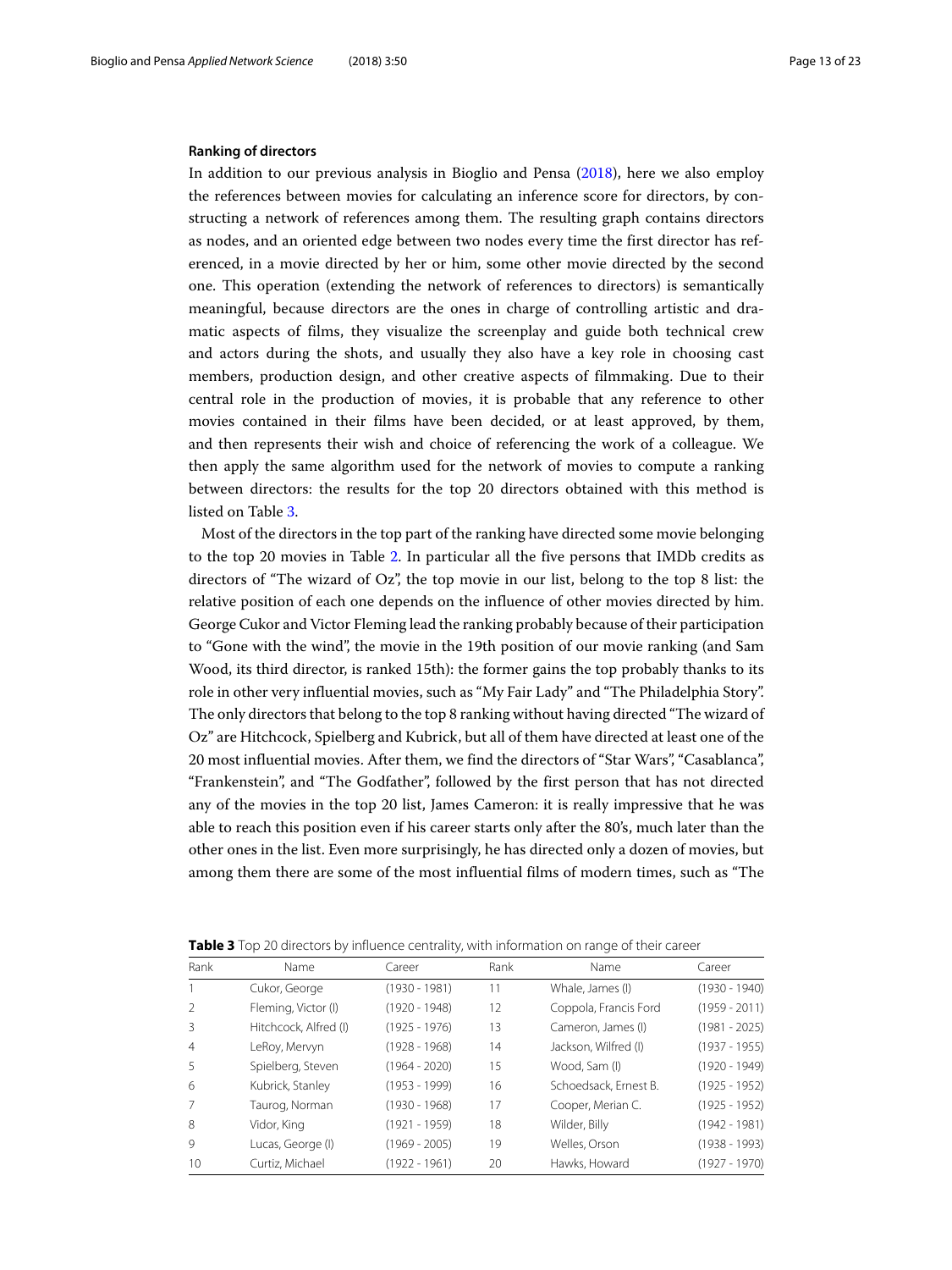Terminator" series, "Titanic" and "Avatar". The other directors in the list without a movie belonging to the top 20 ranking are Billy Wilder and Howard Hawks.

The list in Table [3](#page-12-0) gives an idea of the influence of directors in the whole history of cinema, but it compares persons who have worked in different ages, and involved in different genres. It should be interesting to analyze the ranking of directors in analogous classes, as done for movies in Bioglio and Pensa [\(2018\)](#page-21-6), but in the case of directors it is more difficult to identify a clear way for labeling them: a director during her career works on several movies, usually belonging to different genres (even if some directors prefer to focus their career on a small subset of genres, for example "horror" movies) and produced in different countries (for example several Asian and European directors begin their career in native country and then move to the United States after having gained international reputation). For this reason, we decide to use a different method for analyzing the career of directors, that is described in ["Analysis of careers of directors, actors and actresses"](#page-13-0) section: since such method is not strongly related to directors, we decide to extend it also to actors and actresses.

# <span id="page-13-0"></span>**Analysis of careers of directors, actors and actresses**

The method employed in ["Results of ranking"](#page-10-0) section for directors is not applicable to other members of the crew, because none of them has (usually) an influence and a decisional power comparable to director during the production of a movie. A different way of considering the career of a person, compared to the one used for directors in "Results of ranking" section, is to evaluate the importance of movies he took part. However, in our case, influence is calculated as centrality in the network of references, then older movies tends to achieve a better ranking than new ones, and their crew would benefit from this circumstance. For avoiding the effect of time, and then comparing influence of movies with same ages, we adopt a ranking similar to the Medal Ranking System employed for the Olympic Games. We assign our score to each movie, according to the method described in ["Results of ranking"](#page-10-0) section, then, in each year, we select the films in the top 5% ranking, assigning to each member of its crew a "gold" point; we repeat the algorithm for movies from the top 5% to 10% ranking, assigning a "silver" point, and for movies from the top 10% to 15%, whose crew members gain a "bronze" point. The ranking of persons is ordered by looking to the number of "gold" points gained, then "silver" and finally "bronze" ones. Hence, we take into account the participation of a person in the most influential movies released in a year, and her ranking is due to the number of top movies she took part during her career. In the event of all points being equal, the individuals are ranked according to the overall number of movies they contribute to, in ascending order, since we prefer to reward who was capable to reach the same level collaborating in less movies. In addition, this method allow us to filter members of the crew according to their involvement in a movie labeled with a specific tag, obtaining the most important personalities according to each tag. We limit our research to movies released before 2010: we estimate, in fact, that it is difficult for a film to gain a realistic (and measurable) influence in less than 10 years.

# **Directors**

Table [4](#page-14-0) shows the ranking of the top 20 directors of all times according to our method. Contrary to the ranking of most influential directors on Table [3,](#page-12-0) here we notice a greater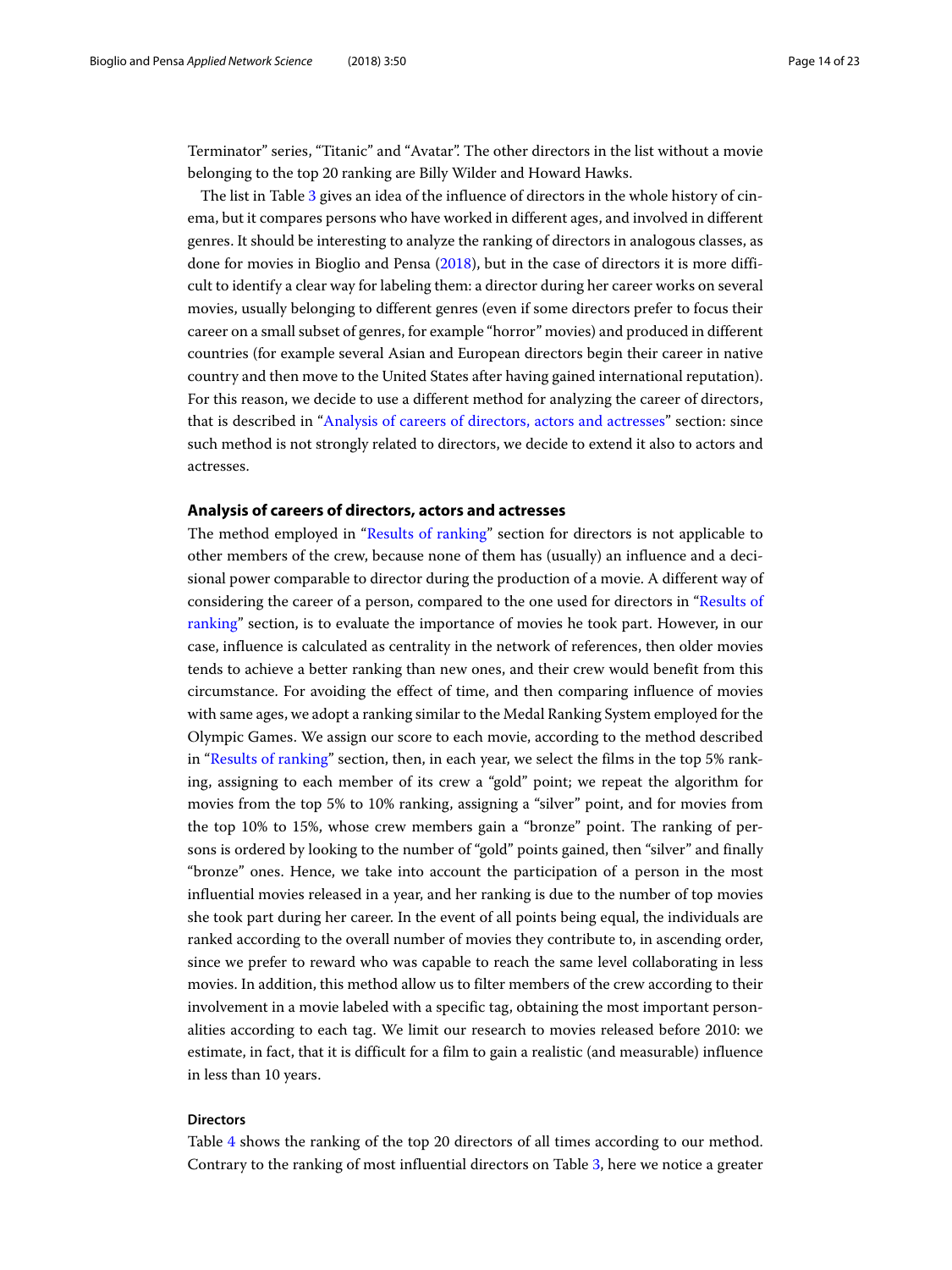| Rank | Name                  | G               | S              | B              | Career          | Movies |
|------|-----------------------|-----------------|----------------|----------------|-----------------|--------|
| 1    | Hitchcock, Alfred (I) | 22              | 9              | $\overline{4}$ | $(1925 - 1976)$ | 47     |
| 2    | Spielberg, Steven     | 18              | 3              | $\mathfrak{D}$ | $(1964 - 2020)$ | 33     |
| 3    | De Palma, Brian       | 14              | 5              | $\mathbf{0}$   | $(1968 - 2012)$ | 29     |
| 4    | Hawks, Howard         | 12              | $\overline{4}$ | 3              | $(1927 - 1970)$ | 39     |
| 5    | Ford, John (I)        | 12              | $\overline{4}$ | $\overline{2}$ | $(1917 - 1966)$ | 59     |
| 6    | Scorsese, Martin (I)  | 11              | 6              | $\overline{2}$ | $(1967 - 2014)$ | 33     |
| 7    | Bergman, Ingmar       | 11              | 2              | 1              | $(1946 - 1986)$ | 33     |
| 8    | Kubrick, Stanley      | 11              | 1              | 1              | $(1953 - 1999)$ | 13     |
| 9    | Thomas, Gerald (I)    | 11              | 1              | 1              | $(1958 - 1992)$ | 33     |
| 10   | Honda, Ishirō         | 10 <sup>°</sup> | 8              | $\overline{2}$ | $(1954 - 1990)$ | 30     |
| 11   | Lang, Fritz (I)       | 10 <sup>°</sup> | 1              | 2              | $(1919 - 1960)$ | 33     |
| 12   | Tarantino, Quentin    | 10 <sup>°</sup> |                | $\Omega$       | $(1987 - 2015)$ | 13     |
| 13   | Cronenberg, David     | 10              | 1              | $\Omega$       | $(1975 - 2014)$ | 19     |
| 14   | Curtiz, Michael       | 9               | 12             | 7              | $(1922 - 1961)$ | 77     |
| 15   | Walsh, Raoul          | 9               | 5              | $\overline{4}$ | $(1914 - 1964)$ | 57     |
| 16   | Carpenter, John (I)   | 9               | 5              | $\mathfrak{D}$ | $(1974 - 2010)$ | 18     |
| 17   | Eastwood, Clint       | 9               | $\overline{4}$ | $\overline{4}$ | $(1971 - 2016)$ | 34     |
| 18   | Burton, Tim (I)       | 9               | $\mathfrak{D}$ | $\overline{2}$ | $(1985 - 2019)$ | 17     |
| 19   | Landis, John (I)      | 9               | $\mathfrak{D}$ | 1              | $(1973 - 2010)$ | 19     |
| 20   | Rodriguez, Robert (I) | 9               | $\overline{2}$ | $\mathbf{0}$   | $(1992 - 2014)$ | 18     |

<span id="page-14-0"></span>**Table 4** Top 20 directors: each item contains the number of golden (G), silver (S) and Bronze (B) points collected, the year of the first and last movies, and the number of films directed in total

mixture of ages (careers range from early years of the 20th century to early years of the 21th century), nationalities (directors hailing from the United States and the United Kingdom are still the majority, but there is significative presence of Swedish, Japanese and Austrian directors), and number of movies directed (from around a dozen to almost 80). Such heterogeneity is exactly the objective of this method, while the one based only on influence is biased towards older movies rather than modern ones. The homogeneity of the previous ranking highlights the influence of ancient masterpieces at the price of dimming most recent works.

The list in Table [4](#page-14-0) shows directors with the most impressive careers in the entire history of cinema, but there are personalities that have been very important only for few years, or in certain genres, then we decided to extend the research also on specific tags: we apply the same "medal" method, but filtering only the participation in movies labeled with the tag under study. We start by analyzing the production of directors in each decade, summarizing our findings in Table [5.](#page-15-0)

By analyzing the production of each director during ten years only, we observe that results are more homogeneous: the director that reaches the top ranking in each list has from 5 to 8 movies in top 5%, while the ones in 5th position has directed around 3 movies that are most influential according to our method. It is also interesting that no one filmmaker in the list of 60's comes from United States, contrary to other ages, where American directors are the majority: such results shows how much European and Asian cinema of that period has been influential for the following productions.

We perform a similar analysis on genres, and display in Table [6](#page-15-1) the top 5 directors in four peculiar genres: "comedy", "horror", "crime" and "western"; these genres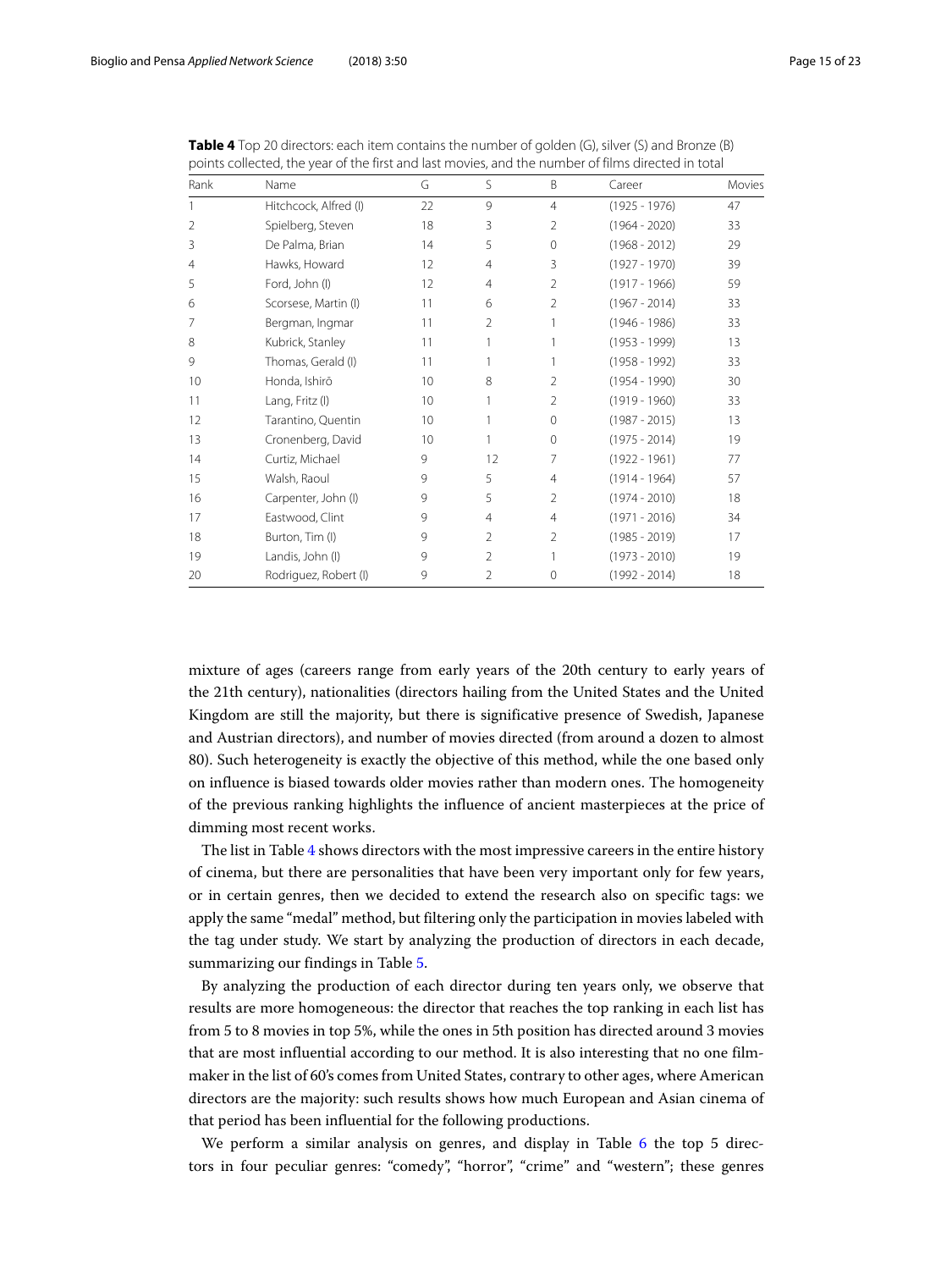| Rank           | Name                  | Points  | Name                  | Points  | Name               | Points  |
|----------------|-----------------------|---------|-----------------------|---------|--------------------|---------|
|                | 1940-49               |         | 1950-59               |         | 1960-69            |         |
|                | Hitchcock, Alfred (I) | 7, 3, 1 | Hitchcock, Alfred (I) | 8, 1, 1 | Thomas, Gerald (I) | 8, 1, 1 |
| 2              | Walsh, Raoul          | 6, 1, 2 | Honda, Ishirō         | 6, 0, 1 | Godard, Jean-Luc   | 6, 0, 5 |
| 3              | Welles, Orson         | 5, 0, 1 | Fisher, Terence       | 4, 2, 0 | Bergman, Ingmar    | 6, 0, 0 |
| $\overline{4}$ | Ford, John (I)        | 5, 0, 0 | Arnold, Jack (I)      | 4, 1, 1 | Corbucci, Sergio   | 5, 1, 0 |
| 5              | Hawks, Howard         | 4, 3, 0 | Hawks, Howard         | 4, 0, 0 | Honda, Ishirō      | 4, 6, 0 |
|                |                       |         |                       |         |                    |         |
|                | 1970-79               |         | 1980-89               |         | 1990-99            |         |
|                | Altman, Robert (I)    | 5, 1, 1 | Carpenter, John (I)   | 6, 1, 1 | Spielberg, Steven  | 5, 1, 0 |
| 2              | De Palma, Brian       | 5, 0, 0 | Landis, John (I)      | 6, 1, 0 | Burton, Tim (I)    | 5, 0, 0 |
| 3              | Eastwood, Clint       | 4, 1, 0 | De Palma, Brian       | 5, 1, 0 | Coen, Joel & Ethan | 5, 0, 0 |
| $\overline{4}$ | Coppola, Francis Ford | 4, 0, 0 | Spielberg, Steven     | 5, 0, 2 | Fincher, David     | 4, 0, 0 |
| 5              | Lumet, Sidney         | 3, 1, 2 | Fulci, Lucio          | 4, 3, 0 | Sonnenfeld, Barry  | 3, 2, 1 |

<span id="page-15-0"></span>**Table 5** Top 5 directors by decade, from 40's to 90's

For each individual it is reported the number of movies she has directed during the decade that reached top 5%, 10% and 15% influence in their year of release

have been selected because each of them has its distinctive aesthetic and rules, significantly dissimilar to other genres' ones. As expected from distribution of genres in Fig. [1](#page-5-1)[a,](#page-5-2) the "western" genre contains lower points than the other ones, because there are fewer movies labeled with this tag. We can also notice temporal patterns for each genre: "western" has had a great impact in the last years of the 30's and in the middle of 60's, "crime" has emerged after the 70's (with another peak at the end of 80's), while "horror" seems to emerge in the 60's and to reach its peak of influence during 70's; on the other hand, "comedy" is widespread during the ages. For "western", we can also notice that two directors in the list belong to the sub-genre called 'Spaghetti Western', that emerged in Italy during the mid-60s, showing the importance of this style for the genre.

Finally, we also filter the results by country, limiting our study to the four countries having more movies in the dataset, as depicted in Fig. [1](#page-5-1)[b,](#page-5-2) i.e., the United States, the United

| Rank           | Name                 | Points   | Years       | Name                | Points  | Years       |
|----------------|----------------------|----------|-------------|---------------------|---------|-------------|
|                |                      | Comedy   |             |                     | Horror  |             |
|                | Thomas, Gerald (I)   | 11, 1, 1 | $'58 - '69$ | Craven, Wes         | 9, 1, 1 | $72 - 00$   |
| $\mathfrak{D}$ | Landis, John (I)     | 8, 2, 1  | $'73-'98$   | Cronenberg, David   | 8, 1, 0 | $'75-'99$   |
| 3              | Waters, John (I)     | 6, 4, 2  | $'69-(04)$  | Fisher, Terence     | 6, 3, 2 | $'57 - '69$ |
| 4              | Brooks, Mel          | 5, 4, 1  | $'67 - '93$ | Carpenter, John (I) | 6, 2, 2 | $'78 - '01$ |
| 5              | McCarey, Leo         | 5, 0, 1  | $'30-'44$   | Fulci, Lucio        | 6, 1, 0 | $72 - 83$   |
|                |                      |          |             |                     |         |             |
|                |                      | Crime    |             | Western             |         |             |
|                | Scorsese, Martin (I) | 8, 1, 1  | $'72 - '06$ | Ford, John (I)      | 7, 2, 1 | $'24-(64)$  |
| $\mathcal{P}$  | Coen, Joel & Ethan   | 6, 2, 2  | $'84-'08$   | Corbucci, Sergio    | 6, 0, 0 | $'66-'70$   |
| 3              | Woo, John (I)        | 6, 0, 1  | $'86-'97$   | Selander, Lesley    | 5, 5, 0 | $'38-'41$   |
| $\overline{4}$ | Tarantino, Quentin   | 6, 0, 0  | $'92-'05$   | Leone, Sergio (I)   | 4, 0, 0 | $'64 - '68$ |
| 5              | De Palma, Brian      | 5, 2, 0  | $'68 - '06$ | Eastwood, Clint     | 3, 1, 0 | $'73-'92$   |

<span id="page-15-1"></span>**Table 6** Top 5 directors by genre, for comedy, horror, crime and western movies

For each individual, we report the number of movies he has directed during the decade that reached top 5%, 10% and 15% influence in their year of release, and their range of release years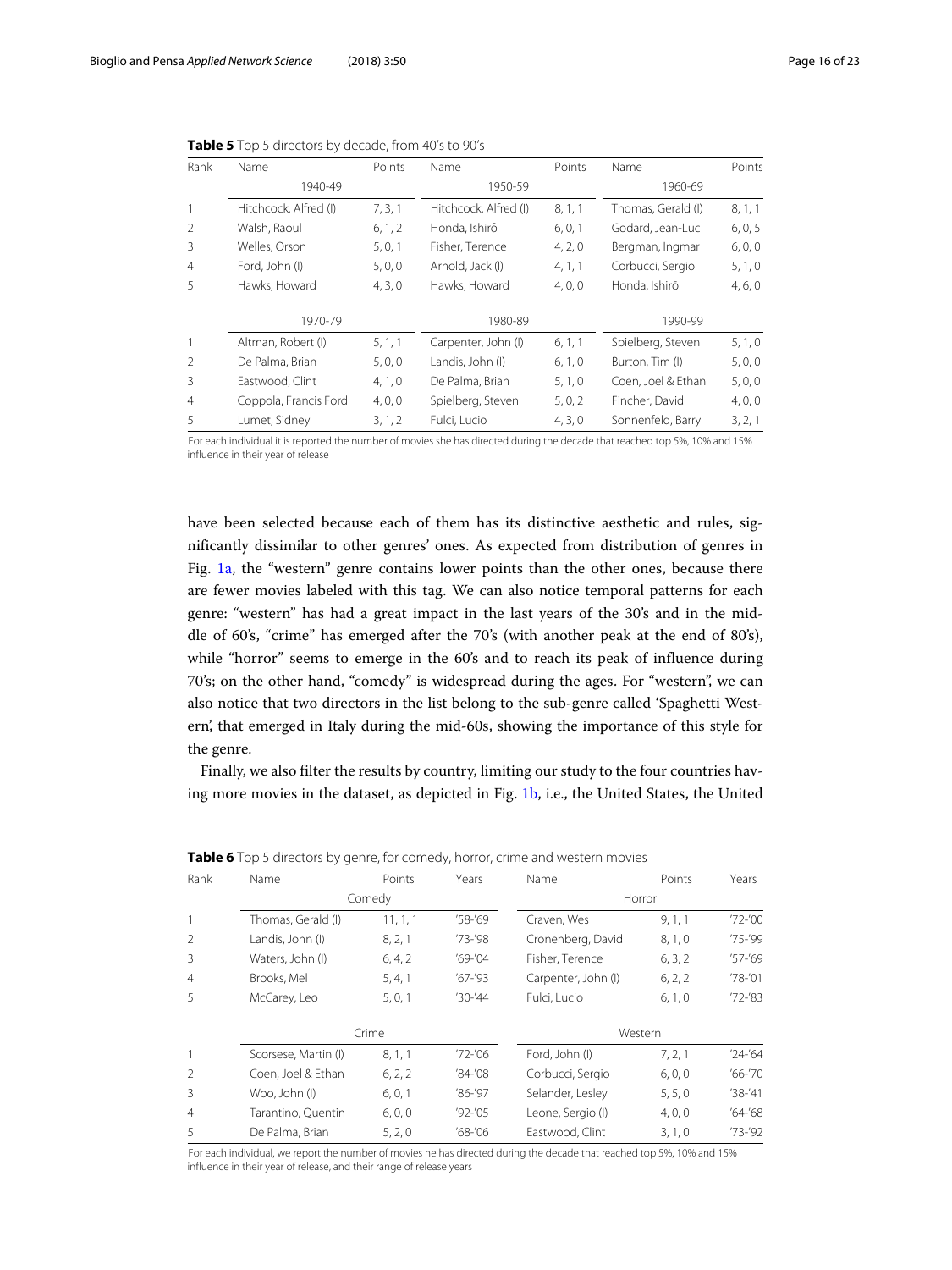Kingdom, France and Italy: results are summarized in Table [7.](#page-16-0) India has been excluded because, as showed in Figs. [2](#page-7-0)[i](#page-7-1) and [4](#page-11-1)[a,](#page-11-2) its influence on other countries is too weak, then the identities of Indian filmmakers are relatively unknown outside their native country. It is not surprising that the points reached by directors from the United States almost double the ones of other countries, since the number of movies produced there is several times greater than outside, as showed in Fig. [1](#page-5-1)[b.](#page-5-2) Additionally, the influence of their directors ranges over all the ages of cinema, from the very beginning to recent times; something similar happens for directors that worked in the United Kingdom. The case of Alfred Hitchcock is particularly interesting: after reaching celebrity in the United Kingdom, he moves to the United States, continuing to reap success. As regards the other two countries under study, we notice that French directors have been influential during the 60's, in the period called 'French New Wave' (*La Nouvelle Vague*), while Italian ones during the 70's. In addition, the presence of the same filmmaker, Federico Fellini, in the lists of both countries suggests the existence of a strong collaboration between them, as already noticed in Fig. [2](#page-7-0)[g.](#page-7-1)

# **Actors and actresses**

Table [8](#page-17-0) provides the ranking of actors and actresses according to our method: as done with directors, the analysis is limited to movies released before 2010, even if, for columns "career" and "number of movies", we have also taken into account films released after such year. Looking at the list, there are several interesting results. First, all personalities come from the United States or the United Kingdom, showing both the great impact that movies in English have in the industry of cinema, and the bias of the dataset. As second point, the great majority of individuals are still in activity or, at least, appeared in a movie released after 2010, suggesting that the most influential movies of modern times are the ones starring most famous actors and actresses. Probably such result is due to little bias that affect modern movies released after 90's: since they are too recent for having already deeply influenced other ones, their score is heavily influenced by the presence of sequel or other movies belonging to the same franchise. This kind of films usually have a big budget,

| Rank           | Name                  | Points        | Years       | Name                  | Points   | Years       |
|----------------|-----------------------|---------------|-------------|-----------------------|----------|-------------|
|                |                       | United States |             | United Kingdom        |          |             |
|                | Hitchcock, Alfred (I) | 19, 3, 3      | $'40-'76$   | Thomas, Gerald (I)    | 11, 1, 1 | $'58 - '69$ |
| $\mathfrak{D}$ | Spielberg, Steven     | 18, 3, 2      | $'64 - '08$ | Kubrick, Stanley      | 7, 1, 0  | $'62 - '99$ |
| 3              | De Palma, Brian       | 14, 5, 0      | $'68 - '06$ | Scott, Ridley         | 7, 0, 2  | $'77 - '07$ |
| 4              | Hawks, Howard         | 12, 4, 3      | $'30-'67$   | Fisher, Terence       | 6, 4, 2  | $'50-'69$   |
| 5              | Ford, John (I)        | 12, 4, 2      | $'24-(64)$  | Hitchcock, Alfred (I) | 5, 6, 1  | $'27-'72$   |
|                |                       | France        |             | Italy                 |          |             |
|                | Godard, Jean-Luc      | 6, 0, 5       | $'60-'67$   | Fulci, Lucio          | 6, 5, 0  | $'71 - '84$ |
| $\mathfrak{D}$ | Truffaut, François    | 4, 10         | $'59-'72$   | Fellini, Federico     | 6, 2, 4  | $'52 - '83$ |
| 3              | Renoir, Jean          | 4, 0, 1       | $'32-'39$   | Corbucci, Sergio      | 6, 1, 0  | $'64-'70$   |
| 4              | Fellini, Federico     | 3, 1, 4       | $'53-'83$   | Argento, Dario        | 5, 5, 0  | $'70-'96$   |
| 5              | Melville, Jean-Pierre | 3, 1, 1       | $'56-'70$   | Bava, Mario           | 5, 4, 3  | $'60-'75$   |

<span id="page-16-0"></span>**Table 7** Top 5 directors by country, for movies produced in the United States, the United Kingdom, France and Italy

For each individual, we report the number of movies he has directed, and that has been produced in the country, that reached top 5%, 10% and 15% influence in their year of release, and their range of release years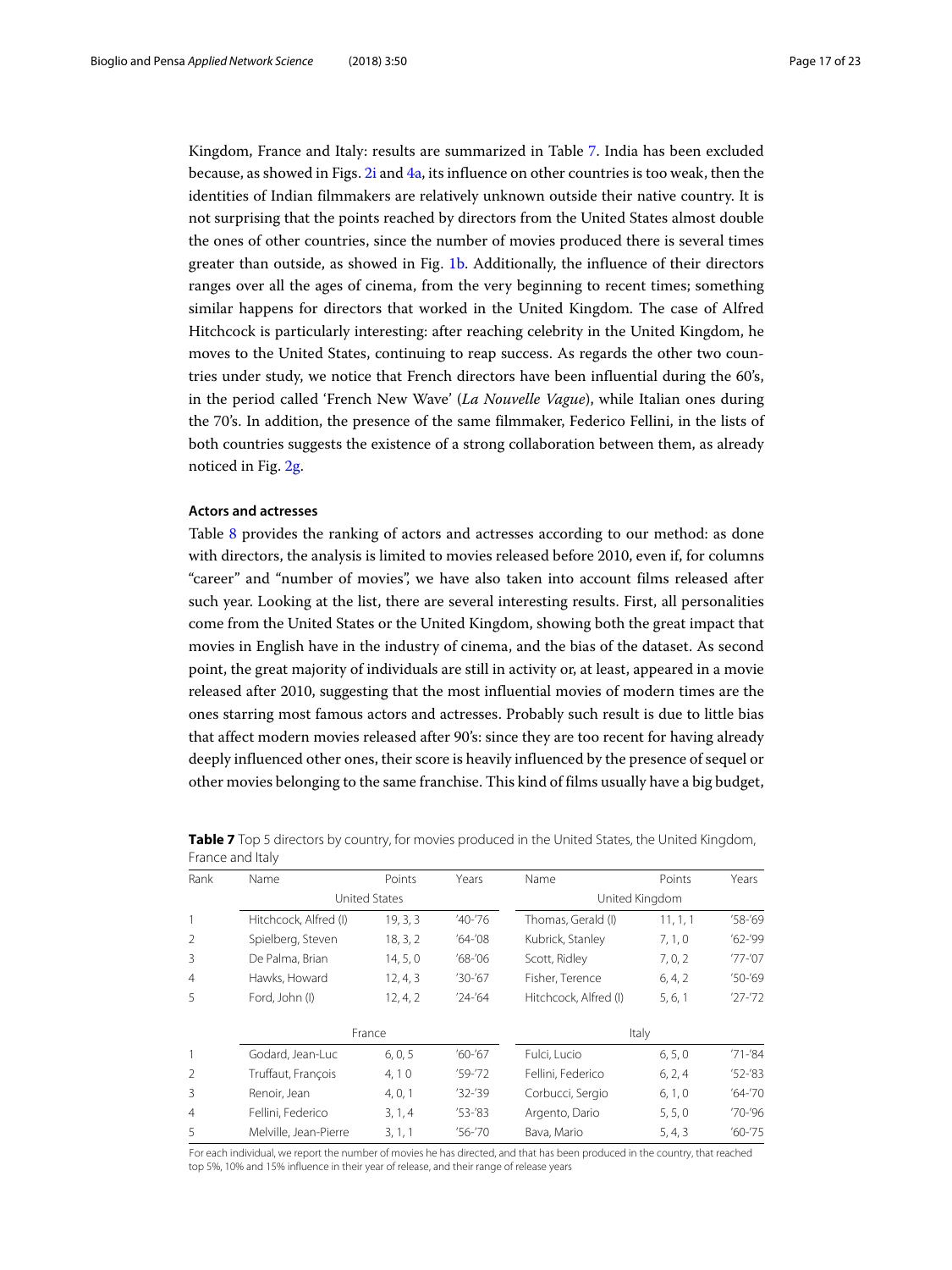| ιυιαι          |                      |           |             |      |                     |          |             |      |
|----------------|----------------------|-----------|-------------|------|---------------------|----------|-------------|------|
| Rank           | Name                 | Points    | Career      | Mov. | Name                | Points   | Career      | Mov. |
|                | Actors               |           |             |      | Actresses           |          |             |      |
| 1              | Jackson, Samuel L.   | 24, 5, 6  | $'81-'17$   | 82   | Maxwell, Lois       | 16, 2, 0 | $'47-'88$   | 27   |
| 2              | Eastwood, Clint      | 18, 6, 4  | $55 - 13$   | 54   | Fisher, Carrie (I)  | 11, 3, 0 | $75 - 15$   | 34   |
| 3              | Cruise, Tom          | 18, 4, 3  | $'81-'17$   | 41   | O'Sullivan, M. (I)  | 11, 2, 2 | $'30-'86$   | 43   |
| $\overline{4}$ | Schwarzenegger, A.   | 18, 3, 3  | $'76-15$    | 38   | Berry, Halle        | 10, 2, 4 | $'91-'17$   | 29   |
| 5              | Wayne, John (I)      | 16, 10, 9 | $'30-'76$   | 112  | Barrymore, D. (I)   | 9, 6, 3  | $'80-'15$   | 45   |
| 6              | Dafoe, Willem        | 16, 7, 5  | $'83-'14$   | 57   | Shaye, Lin          | 9, 5, 6  | $'78-16$    | 61   |
| 7              | Willis, Bruce        | 16, 6, 3  | $'87-'16$   | 62   | Diaz, Cameron       | 9, 2, 2  | $'94-'14$   | 29   |
| 8              | Price, Vincent (I)   | 16, 5, 4  | $'38-'91$   | 75   | Moore, Julianne     | 8, 5, 4  | $'90-'17$   | 49   |
| 9              | Llewelyn, Desmond    | 16, 2, 0  | $'63-'99$   | 18   | Dunaway, Faye       | 8, 5, 3  | $'67-'07$   | 41   |
| 10             | Bond, Ward           | 16, 1, 4  | $'29-'59$   | 73   | Grant, Beth (I)     | 8, 4, 3  | $'87-'15$   | 41   |
| 11             | De Niro, Robert      | 15, 13, 7 | $'68-'16$   | 75   | Curtis, Jamie Lee   | 8, 4, 3  | $'78-'14$   | 33   |
| 13             | Connery, Sean        | 15, 8, 10 | $'57 - '03$ | 52   | Christie, Julie (I) | 8, 4, 2  | $'63-'12$   | 27   |
| 12             | Nicholson, Jack (I)  | 15, 8, 4  | $'58-'11$   | 54   | Weaver, Sigourney   | 8, 3, 5  | $'77-'16$   | 46   |
| 14             | Ford, Harrison (I)   | 15, 6, 3  | $'68-'15$   | 45   | Crawford, Joan (I)  | 8, 3, 4  | $'25 - '70$ | 57   |
| 15             | Trejo, Danny         | 15, 3, 3  | $'87-'15$   | 74   | Smith, Maggie (I)   | 8, 3, 3  | $'62-'15$   | 43   |
| 16             | Lee, Christopher (I) | 14, 15, 7 | $'48-'14$   | 105  | Bay, Frances        | 8, 3, 1  | $'78-14$    | 35   |
| 17             | Coltrane, Robbie     | 14, 3, 0  | $'80-'12$   | 37   | Trainor, Mary Ellen | 8, 2, 6  | $'84-(03)$  | 23   |
| 18             | Depp, Johnny         | 14, 2, 4  | $'84-'17$   | 52   | Leachman, Cloris    | 8, 2, 4  | $55 - 16$   | 38   |
| 19             | Buscemi, Steve (I)   | 13, 7, 4  | $'86-'16$   | 70   | Dench, Judi         | 8, 2, 1  | $'65 - 16$  | 33   |
| 20             | Stewart, James (I)   | 13, 6, 4  | $'35-'91$   | 64   | Portman, Natalie    | 8, 1, 1  | $'94-'17$   | 28   |

<span id="page-17-0"></span>**Table 8** Top 20 actors and actresses: each item contains the number of golden (G), silver (S) and Bronze (B) points collected, the year of the first and last movies, and the number of films starred in  $t \sim t \sim 1$ 

that can be spent for hiring famous actors and actresses, and attract more audience. The same happened also in the past, but movies that have been popular during their release usually may have a great impact on the contemporary ones, although their importance may weaken for films released many years later. This result is also probably affected by the increase in production of movies over the years observed in Fig. [1](#page-5-1)[c:](#page-5-2) since our method select a percentage of movies released each year, if the number of released films grows, the same happens to the number of movies it selects. We could select a fixed number of movies instead of a certain percentage, but in this case we would foster films released in less productive years, to the detriment of more prolific ages. Finally, and most crucially, the number of top movies starring a male actor is several way greater than the number of top movies starring an actress: among them, only Lois Maxwell, who appeared in most movies of James Bond film series with the role of M's secretary, can compete with her male colleagues, entering in the bottom part of the top ten ranking. This result can be partially justified by the differences in number of actors and actresses in our dataset, reported in Table [1,](#page-5-0) with the former almost doubling the second. The same happens to the number of connections with movies: however the list shows only top personalities, that in case of gender equality should be comparable.

As done for directors, we also study the top ranking filtering by decade: results for both actors and actresses in decades from the 40's to the 90's are reported in Table [9:](#page-18-0) we notice that the amount of points for actors and actresses through ages is more homogeneous, with the exception of the 90's, which registers a higher value of movies in the top influence: this observation strengthen the hypothesis of the small bias that affects modern movies.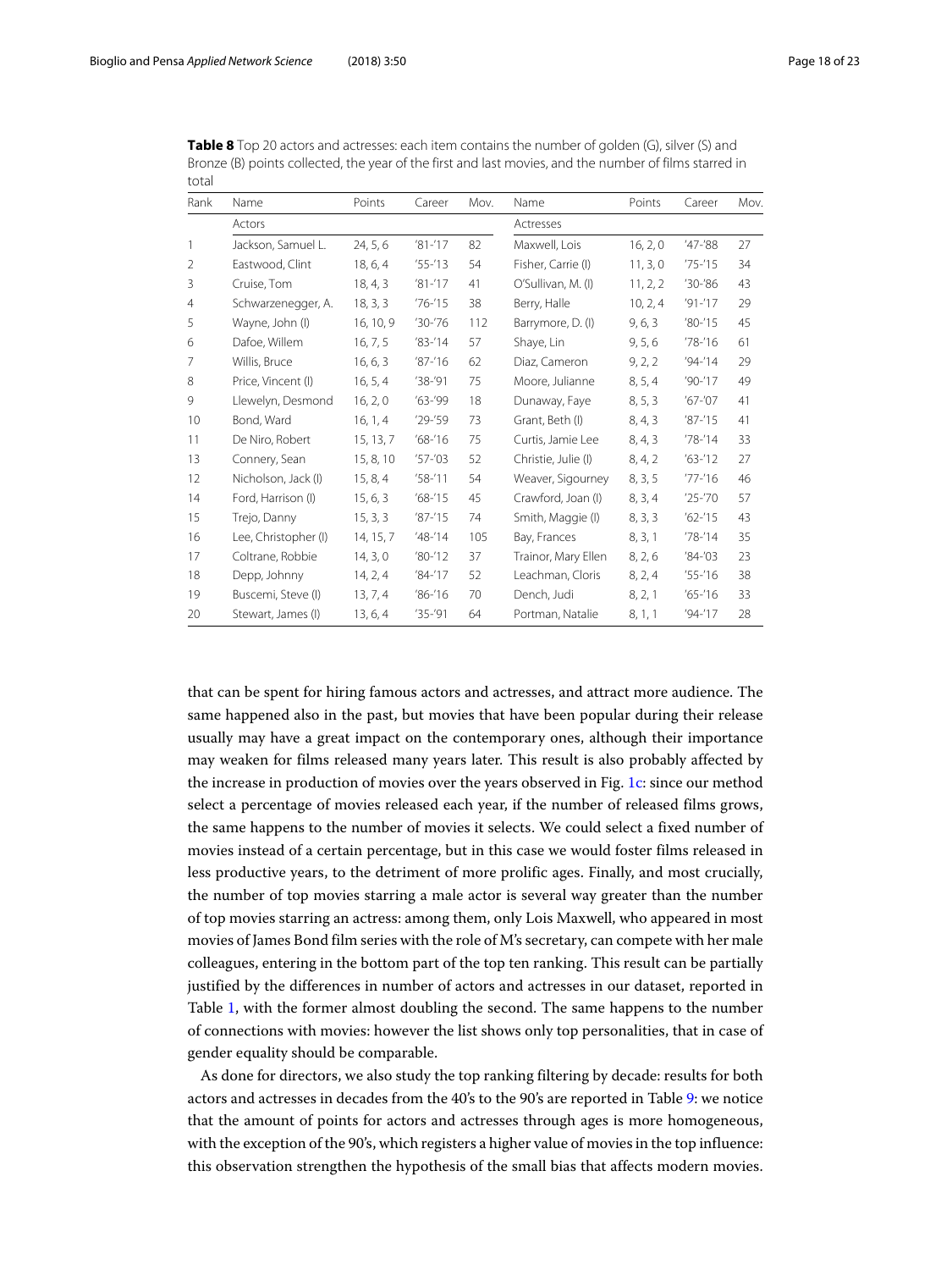| Rank           | Name                 | Points  | Name                 | Points  | Name                  | Points   |
|----------------|----------------------|---------|----------------------|---------|-----------------------|----------|
|                | 1940-49              |         | 1950-59              |         | 1960-69               |          |
| 1              | Bond, Ward           | 9, 1, 2 | Shimura, Takashi     | 7, 2, 2 | Hawtrey, Charles (I)  | 7, 2, 1  |
| 2              | Weissmuller, Johnny  | 8, 0, 2 | Tsuchiya, Yoshio (I) | 7, 0, 1 | Williams, Kenneth (I) | 7, 1, 1  |
| 3              | Wayne, John (I)      | 7, 0, 2 | Cushing, Peter       | 6, 1, 0 | James, Sidney (II)    | 6, 1, 1  |
| $\overline{4}$ | Cotten, Joseph (I)   | 6, 3, 2 | Nakajima, Haruo      | 6, 0, 1 | Lee, Bernard (I)      | 6, 1, 0  |
| 5              | Trowbridge, C. (I)   | 6, 0, 1 | Ōtomo, Shin          | 6, 0, 0 | Wayne, John (I)       | 5, 5, 3  |
| 1              | Joyce, Brenda (I)    | 5, 0, 0 | Monroe, Marilyn      | 5, 2, 4 | Maxwell, Lois         | 7, 1, 0  |
| 2              | McShane, Kitty       | 4, 3, 1 | Jones, Carolyn (I)   | 5, 0, 1 | Taylor, Elizabeth (I) | 5, 0, 1  |
| 3              | Bergman, Ingrid (I)  | 4, 2, 2 | Grahame, Gloria      | 4, 3, 0 | Sims, Joan (I)        | 4, 1, 1  |
| $\overline{4}$ | Hayworth, Rita       | 4, 1, 2 | Kelly, Grace (I)     | 4, 1, 1 | Houston, Renee (I)    | 4, 0, 1  |
| 5              | Anderson, Judith (I) | 4, 0, 2 | Jacques, Hattie      | 4, 0, 1 | Thulin, Ingrid        | 4, 0, 0  |
|                | 1970-79              |         | 1980-89              |         | 1990-99               |          |
| 1              | Eastwood, Clint      | 8, 4, 0 | Schwarzenegger, A.   | 8, 0, 0 | Jackson, Samuel L.    | 12, 3, 5 |
| $\overline{2}$ | Beatty, Ned          | 8, 1, 2 | Aykroyd, Dan         | 7, 2, 0 | Willis, Bruce         | 10, 4, 2 |
| 3              | Duvall, Robert       | 6, 2, 2 | Miller, Dick (I)     | 6, 3, 3 | Buscemi, Steve (I)    | 10, 3, 3 |
| $\overline{4}$ | Sutherland, D. (I)   | 6, 1, 4 | Ford, Harrison (I)   | 6, 1, 1 | Sizemore, Tom (I)     | 8, 3, 1  |
| 5              | James, Clifton (I)   | 6, 0, 1 | Feldman, Corey (I)   | 6, 1, 0 | Cruise, Tom           | 8, 0, 1  |
| 1              | Maxwell, Lois        | 5, 0, 0 | Curtis, Jamie Lee    | 6, 1, 0 | Moore, Julianne       | 6, 2, 3  |
| $\overline{2}$ | Leachman, Cloris     | 4, 2, 1 | Trainor, Mary Ellen  | 5, 2, 0 | Russo, Rene (I)       | 5, 4, 0  |
| 3              | Christie, Julie (I)  | 4, 2, 0 | Fisher, Carrie (I)   | 5, 1, 0 | Ricci, Christina (I)  | 5, 3, 1  |
| $\overline{4}$ | Dunaway, Faye        | 4, 2, 0 | Shaye, Lin           | 4, 1, 2 | Graham, Heather (I)   | 5, 2, 1  |
| 5              | Shire, Talia         | 4, 0, 0 | Barkin, Ellen        | 4, 0, 1 | Walters, Melora       | 5, 1, 0  |

<span id="page-18-0"></span>

For each individual we report the number of movies he has directed during the decade that reached the top 5%, 10% and 15% influence in their year of release

It is curious to notice that the ranking is again almost entirely composed by American personalities, except for male actors in the 50's, dominated by Japan: some of them had a role in the works by Akira Kurosawa, a very influential Japanese director, while some others acted in several Kaiju (Japanese monsters) movies, like the ones of Godzilla franchise, that have had a great influence on American monster movies. However, a difference between male actors and actresses is still visible: among the latter, only Lois Maxwell in the 60's (and maybe Jamie Lee Curtis in 80's) can be included in the top 5 of best actors of any gender.

We can find the same behavior if we filter careers by genre: the results for "comedy", "horror", "sci-fi" and "musical" movies are summarized in Table [10,](#page-19-1) where actresses are highlighted in bold. We report data on "musical" films because it is the only case that shows some gender equality: this kind of movies is characterized by many singing and dancing scenes, that are probably performed by male and female actors in equal rate because of producers' decisions. It is also interesting to notice that no one of the actors in the "comedy" list belongs to the general ranking in Table [8,](#page-17-0) probably because dramatic movies are more influential. Furthermore, top 4 ranking in the "sci-fi" list is composed by Japanese actors, starting their career in the mid-50's: as in the list by decades, all of them were involved in Japanese monster movies, that had a great influence on American cinema. As a final remark, all the actors in the "musical" list acted from the 30's to the 40's,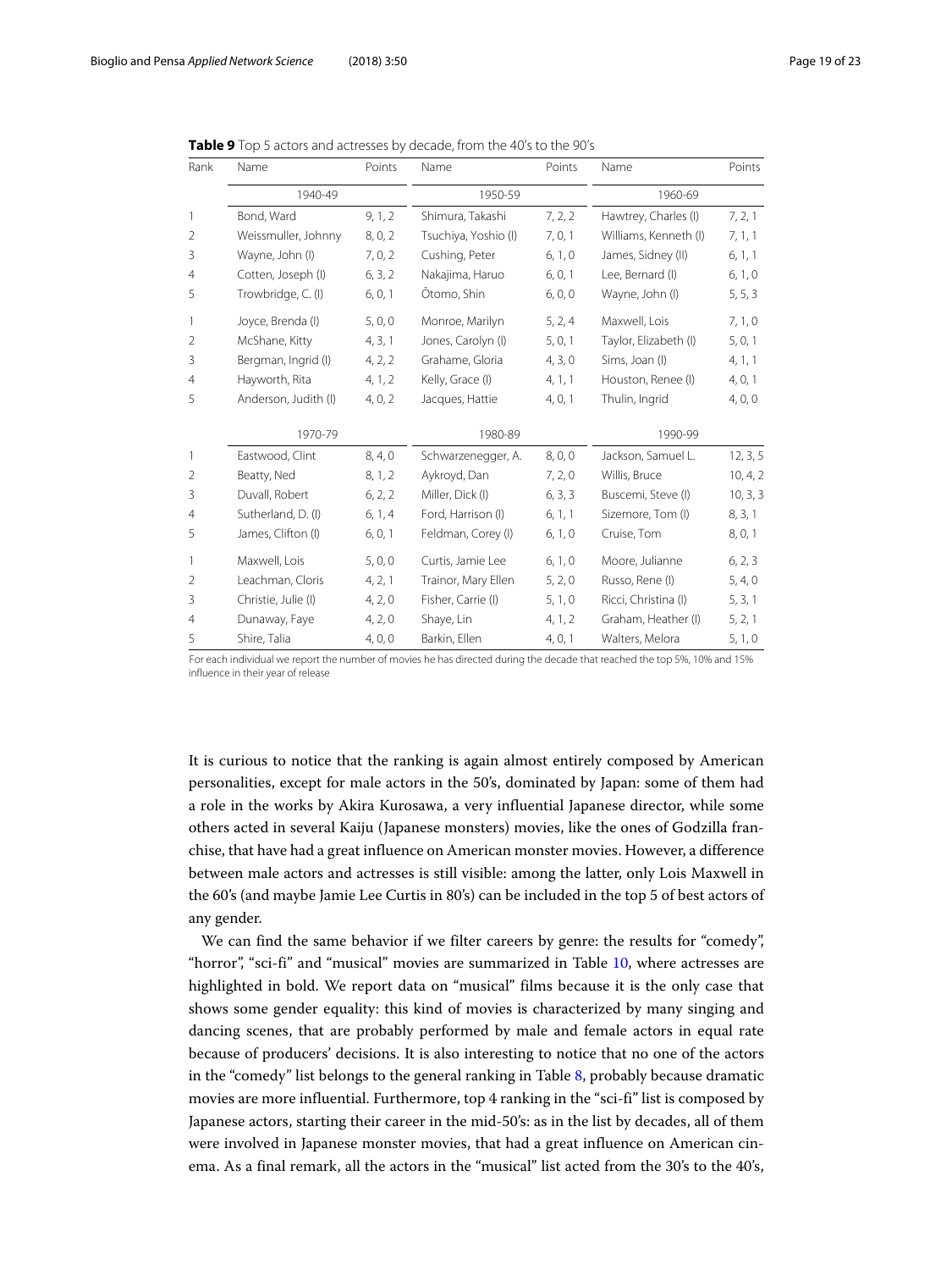| Rank           | Name                   | Level    | Years                       | Name                           | Level    | Years       |
|----------------|------------------------|----------|-----------------------------|--------------------------------|----------|-------------|
|                | Comedy                 |          |                             | Horror                         |          |             |
|                | Murray, Bill (I)       | 10, 4, 5 | $'80-'09$                   | Price, Vincent (I)             | 9, 4, 2  | $'40-'74$   |
| $\mathcal{P}$  | Stiller, Ben           | 10, 3, 4 | $'96 - '09$                 | Lugosi, Bela                   | 8, 4, 4  | $'31 - '55$ |
| 3              | Hawtrey, Charles (I)   | 10, 3, 1 | $'42 - 69$                  | Savini, Tom                    | 8, 0, 2  | $'78-'07$   |
| $\overline{4}$ | Carrey, Jim            | 10, 1, 3 | $'83-'04$                   | Lee, Christopher (I)           | 6, 10, 5 | $'57-'99$   |
| 5              | Williams, Kenneth (I)  | 10, 1, 1 | $^{\prime}58 - ^{\prime}69$ | Karloff, Boris (I)             | 6, 7, 1  | $'32-'68$   |
|                | Sci-fi                 |          |                             | Musical                        |          |             |
|                | Sahara, Kenji          | 7, 9, 1  | $'57 - '04$                 | Garland, Judy                  | 4, 1, 3  | $'37-'54$   |
| $\overline{2}$ | Nakajima, Haruo        | 7, 7, 1  | $'54-'72$                   | Kelly, Gene (I)                | 4, 0, 2  | $'44-'54$   |
| 3              | Tajima, Yoshifumi      | 7, 6, 1  | $'56 - '84$                 | <b>MacDonald, Jeanette (I)</b> | 4, 0, 1  | $'29-'37$   |
| $\overline{4}$ | Tezuka, Katsumi        | 7, 3, 1  | $'54-(64)$                  | Astaire, Fred                  | 3, 7, 6  | $'33-'57$   |
| 5              | Schwarzenegger, Arnold | 7, 1, 1  | $'84-(03)$                  | <b>Dumont, Margaret</b>        | 3, 4, 0  | $'29 - 41$  |

<span id="page-19-1"></span>**Table 10** Top 5 actors (of any gender, actresses in bold) by genre, for comedy, horror, sci-fi and musical movies

For each individual we report the number of movies he has starred during the decade that reached the top 5%, 10% and 15% influence in their year of release, and their range of release years Actresses' names are emphasized in boldface

showing that such genre of movies was very popular in that period, while it lost appeal in more recent times.

Finally, we analyze if such difference in gender only happens in movies produced in the United States and the United Kingdom, by filtering actors and actresses' careers by country of production of the movies they are involved in. We notice that such behavior is a bit weaker in other European countries, as showed in Table [11](#page-20-0) (actresses are reported in bold), but it is still present, with only one exception. In France and Italy the majority of top positions are occupied by male actors, but there is at least one actress in the last position, and their values can be compared with the other members in their list. The same happens in almost all other countries, with the exception of Sweden, where actresses are the majority, even if we extend the analysis to top 10 positions; if we analyze their career, we notice that all Swedish actors in list owe their influence to Ingmar Bergman, one of the most influential European directors, as also stated in Table [4.](#page-14-0) As additional country in Table [11](#page-20-0) we report Japan, because it is the only one where actors have scores comparable with English movies, thanks to their participation in Monster movies, as we have already mentioned beforehand.

# <span id="page-19-0"></span>**Conclusions**

In this paper we have employed the data available in the official repository of IMDb movie dataset for analyzing trends and patterns involving the production of movies, and for identifying the most important films and personalities (directors, actors and actresses) in the history of cinema. As initial analysis, we have combined some data on single movies, such as year of release, genres and countries of production, with data on references between films for analyzing patterns that emerge according to each of these features. We have observed collaboration patterns between countries, for example among France, Italy and Spain, between China and Hong Kong, and in Scandinavian countries, and reference relations between different genres.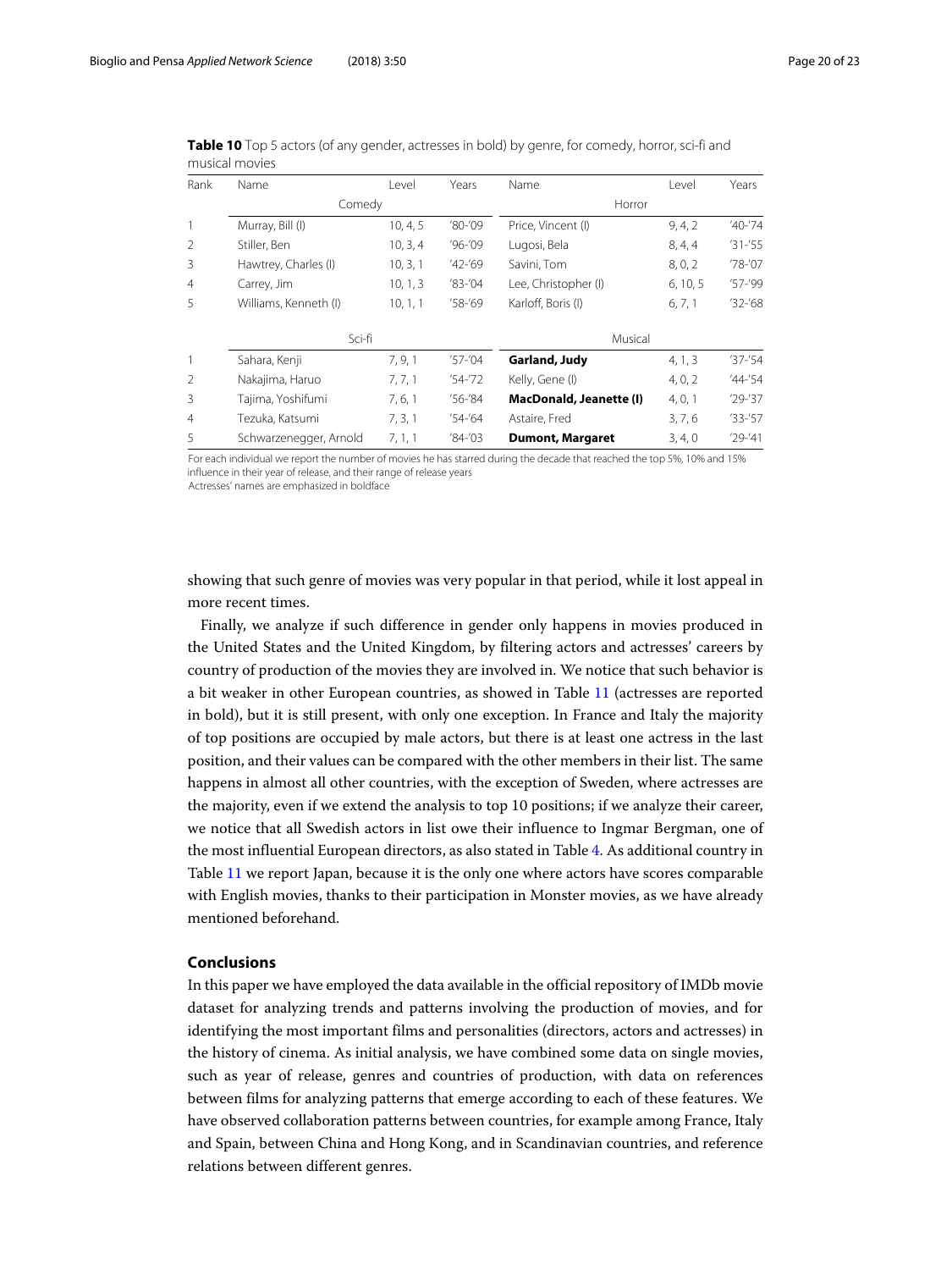<span id="page-20-0"></span>

| <b>Table 11</b> Top 5 actors (of any gender, actresses in bold) by country, for movies produced in France, |
|------------------------------------------------------------------------------------------------------------|
| Italy, Sweden and Japan. For each individual we report the number of movies he has starred in the          |
| country that reached top the 5%, 10% and 15% influence in their year of release, and their range of        |
| release years                                                                                              |

| Rank           | Name                | evel    | Years       | Name                 | l evel   | Years       |
|----------------|---------------------|---------|-------------|----------------------|----------|-------------|
|                | France              |         |             | Italy                |          |             |
| 1              | Reno, Jean (I)      | 4, 2, 1 | $'85 - '06$ | Mingozzi, Fulvio     | 5, 3, 0  | $'70-'85$   |
| 2              | Modot, Gaston       | 4, 1, 1 | $'30-'53$   | Nero, Franco         | 5, 1, 1  | $'66 - '87$ |
| 3              | Oldman, Gary (I)    | 4, 1, 0 | $'91 - '97$ | Robledo, Lorenzo     | 5, 1, 0  | $'65 - '70$ |
| $\overline{4}$ | Rufus (I)           | 4, 0, 0 | $76 - 01$   | Trieste, Leopoldo    | 4, 2, 2  | $'52 - '86$ |
| 5              | Jovovich, Milla     | 4, 0, 0 | $'97 - '07$ | Valli, Alida         | 4, 1, 3  | $'58 - '80$ |
|                | Sweden              |         |             | Japan                |          |             |
| 1              | Björnstrand, Gunnar | 6, 1, 1 | $'53-'78$   | Shimura, Takashi     | 12, 6, 3 | $'43-'80$   |
| 2              | von Sydow, Max (I)  | 6, 0, 0 | $'57 - '68$ | Tsuchiya, Yoshio (I) | 11, 3, 1 | $'54-'91$   |
| 3              | Thulin, Ingrid      | 6, 0, 0 | $'57 - '72$ | Nakajima, Haruo      | 9, 7, 1  | $'54-'72$   |
| 4              | Lindblom, Gunnel    | 6, 0, 0 | $'57-(09)$  | Otomo, Shin          | 9, 3, 0  | $'54-(65)$  |
| 5              | <b>Ullmann, Liv</b> | 4, 0, 1 | $'66 - '78$ | Tajima, Yoshifumi    | 8, 6, 2  | $'55 - '84$ |

Actresses' names are emphasized in boldface

Combining four centrality scores (in-degree, closeness, harmonic and PageRank) computed on the network of references among movies, we have calculated an influence score for each movie in dataset, obtaining a ranking of films based on references received. We have also employed the same method on the network of references between directors in order to obtain the most influential directors, but the results appear to be too much related to top movies, because most of directors on top positions are the ones that directed movies with higher influence.

Consequently, we have proposed a different metric for evaluating the career of directors, actors and actresses, inspired by the Medal Ranking System used in Olympic Games: a person gains a "gold" point for each movie directed/acted that reaches the top 5% influence in its year of release, a "silver" point for each movie in the best 5 to 10% ranking and a "bronze" point for each movie in the best 10 to 15% ranking, still in comparison with the other movies released during the same year. Personalities are then ranked according to the number of points gained, evaluating most precious metals more highly. Persons are also filtered by year, country and genre of the movies they participate in, with the goal of identifying the presence of trends and analyzing them. We found interesting patterns involving "horror" and "western" movies, and that movies on Japanese monster filmed during 50's have been very influential for Western cinema. Finally, we have also observed some hint of gender inequality in the careers of actors and actresses, because the former leads almost every ranking to the detriment of the latter, with the only exceptions of "musical" movies — where results show a moderate gender equality — and of those produced in Sweden — where actresses overwhelm actors in global ranking.

# **Endnotes**

<sup>1</sup> an example of this calculation is performed by *Box Office Mojo*, available at [http://](http://www.boxofficemojo.com/alltime/adjusted.htm) [www.boxofficemojo.com/alltime/adjusted.htm.](http://www.boxofficemojo.com/alltime/adjusted.htm)

<sup>2</sup> Metacritic is a website that aggregates reviews of media products, showing an average score for each item. It is available at [http://www.metacritic.com/.](http://www.metacritic.com/)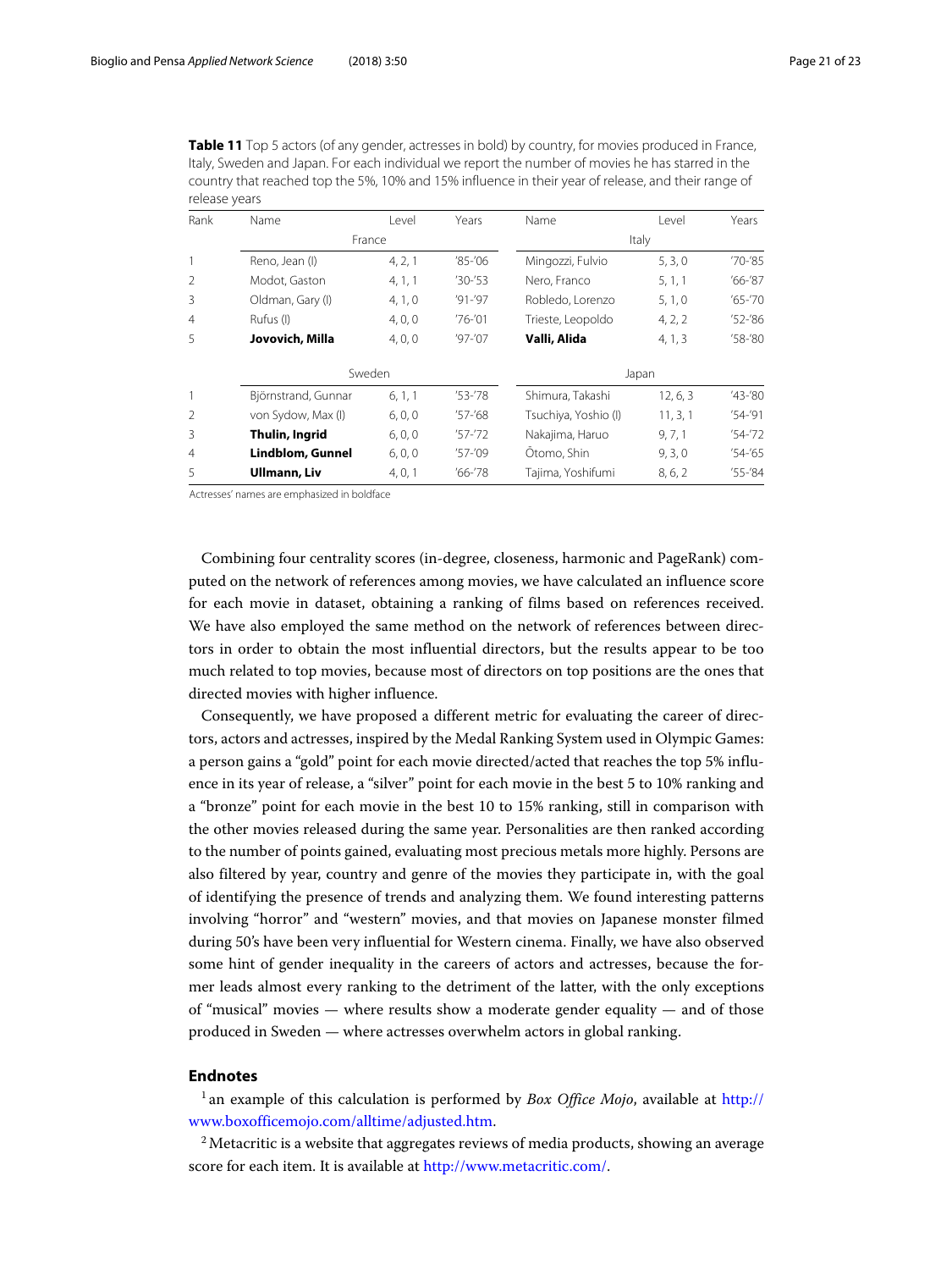<sup>3</sup> Statistics on IMDb are available at [http://www.imdb.com/stats.](http://www.imdb.com/stats)

4More details at [https://www.imdb.com/interfaces.](https://www.imdb.com/interfaces)

<sup>5</sup> Available as jupyter notebooks at [https://github.com/bioglio/cinema.](https://github.com/bioglio/cinema)

<sup>6</sup> Available at [https://networkx.github.io/.](https://networkx.github.io/)

<sup>7</sup> available at [https://www.loc.gov/programs/national-film-preservation-board/film](https://www.loc.gov/programs/national-film-preservation-board/film-registry/complete-national-film-registry-listing/)[registry/complete-national-film-registry-listing/.](https://www.loc.gov/programs/national-film-preservation-board/film-registry/complete-national-film-registry-listing/)

<sup>8</sup> the list is obtained by merging two different rankings made by the institute: one released in 1998, available at [http://www.afi.com/100years/movies.aspx,](http://www.afi.com/100years/movies.aspx) and another one released in 2007, available at [http://www.afi.com/100years/movies10.aspx.](http://www.afi.com/100years/movies10.aspx) It is interesting to notice that only 3 movies have the same rank in the two lists, suggesting that ranks made by human experts are highly influenced by trends, opinions and age of writing.

#### **Abbreviations**

AFI: American Film Institute, a nonprofit educational arts organization that preserves the legacy of America's film heritage, awards film and television artists, and educates the next generation of storytellers and filmmakers in the Unites States; IMDb: Internet Movie Database, an online database (available at [http://www.imdb.com\)](http://www.imdb.com) of information related to movies and TV series, featuring metadata such as year, country, genre, cast, production crew, budget, box office revenue, and other; NFR: the United States Library of Congress's National Film Registry, the selection of films that deserve preservation made by the board of the United States Library of Congress

## **Acknowledgements**

The authors would like to thank the anonymous reviewers for their helpful and constructive comments that greatly contributed to improving the final version of the paper.

### **Funding**

This work was partially funded by project MIMOSA (MultIModal Ontology-driven query system for the heterogeneous data of a SmArtcity, "Progetto di Ateneo Torino\_call2014\_L2\_157", 2015-17).

## **Availability of data and materials**

The complete code generating the results of this article is available as python notebook on github, at [https://github.](https://github.com/bioglio/cinema) [com/bioglio/cinema.](https://github.com/bioglio/cinema) The dataset employed is available at [https://www.imdb.com/interfaces,](https://www.imdb.com/interfaces) and a dump is also available on the github link that contains the code.

## **Author's contributions**

LB proposed the method for calculating the influence score, implemented the methods, generated results, and wrote the main body of the paper. RGP contributed to the design of the experiments, helped analyze and comment the results, co-wrote the literature review, and offered comments and corrections on the manuscript. All authors have read and approved the manuscript.

#### **Competing interests**

The authors declare that they have no competing interests.

#### **Publisher's Note**

Springer Nature remains neutral with regard to jurisdictional claims in published maps and institutional affiliations.

# Received: 10 April 2018 Accepted: 11 October 2018

Published online: 30 November 2018

## **References**

<span id="page-21-2"></span>Anderson SE, Albertson S, Shavlik D (2003) How the motion picture industry miscalculates box office receipts. Inland Emp Bus J 25(11):16–24

<span id="page-21-0"></span>Bakker G (2005) The economic history of the international film industry. Eh. Net Encyclopedia of Economic History Barabási A-L, Albert R (1999) Emergence of scaling in random networks. Science 286(5439):509–512

<span id="page-21-7"></span><span id="page-21-5"></span>Bavelas A (1950) Communication patterns in task-oriented groups. J Acoust Soc Am 22(6):725–730

<span id="page-21-6"></span>Bioglio L, Pensa RG (2018) Is This Movie a Milestone? Identification of the Most Influential Movies in the History of Cinema. In: Complex Networks & Their Applications VI. pp 921–934

<span id="page-21-4"></span>Bioglio L, Rho V, Pensa RG (2017) Measuring the inspiration rate of topics in bibliographic networks. In: Proceedings of DS 2017. To appear

<span id="page-21-1"></span>Bolan P, Williams L (2008) The role of image in service promotion: Focusing on the influence of film on consumer choice within tourism. Int J Consum Stud 32(4):382–390

<span id="page-21-9"></span>Boldi P, Vigna S (2014) Axioms for centrality. Internet Math 10(3-4):222–262

<span id="page-21-8"></span>Brin S, Page L (1998) The anatomy of a large-scale hypertextual web search engine. Comput Netw ISDN Syst 30(1):107–117 Canet F, Valero MÁ, Codina L (2016) Quantitative approaches for evaluating the influence of films using the imdb

<span id="page-21-3"></span>database. Comunicación y Soc 29(2):151